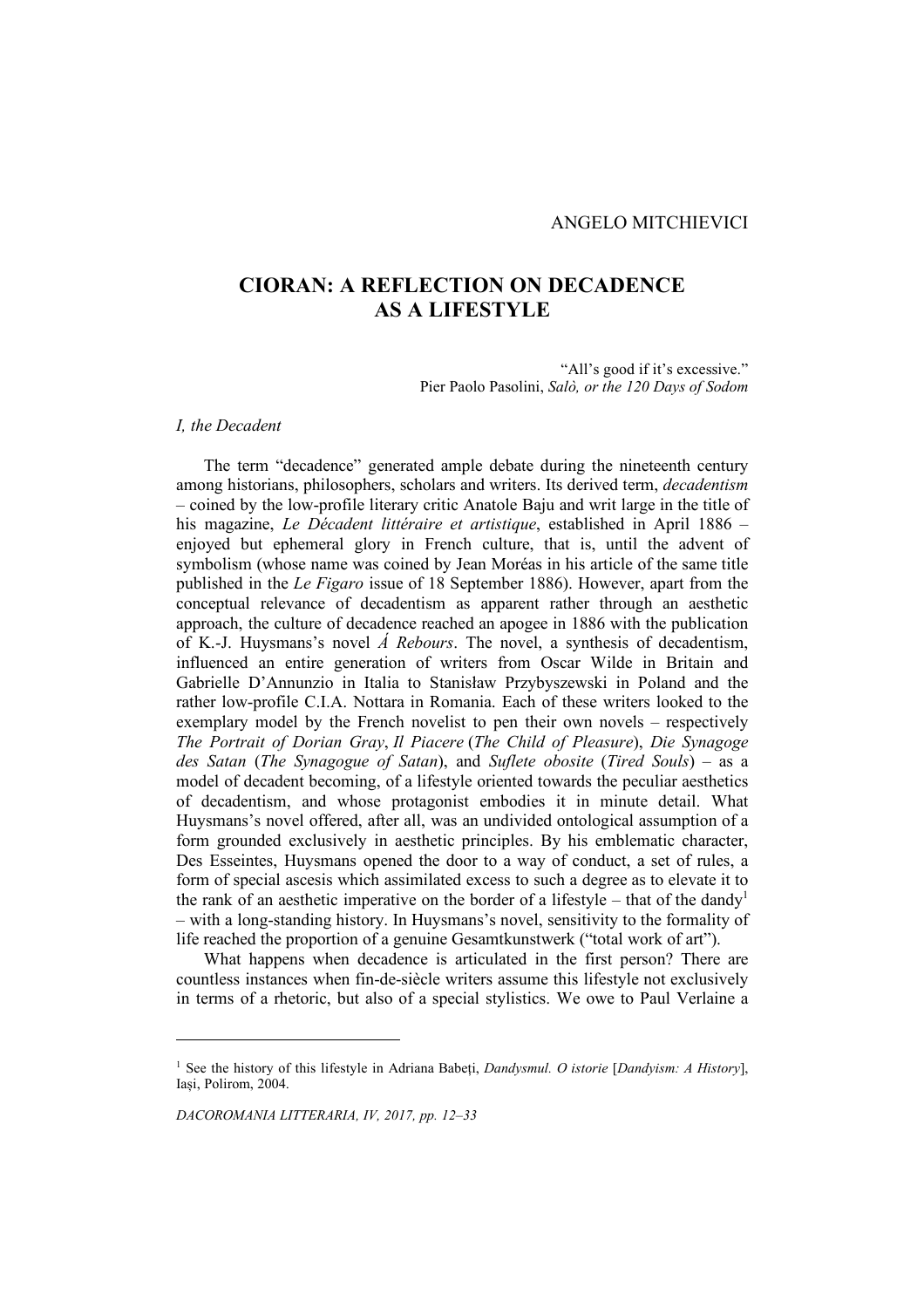rigorous identification, within a prodigious generation, of those poets whom he dubs *les poèts maudits*. His book of the same title, published in 1884, includes Arthur Rimbaud, Tristan Corbière, Stéphane Mallarmé, Marceline Desbordes-Valmore, Villiers de l'Isle Adam, and Pauvre Lelian, an anagram of Verlaine's own name. Verlaine's selection criterion is such as to align poetry with a lifestyle. Decadentism consists in a pose, in an insurgency doubled by a festive "upside down" recognition (*à rebours*, in Huysmans's terms), an aesthetic secular damnation. We can note a series of writers who espoused decadence biographically, thus outlining a personal conduct where literature affords the exemplary model, even a decadent art of living, or an art of decadent living.

Verlaine's celebrated poem *Langueur*<sup>2</sup> – which some regard as a decadent ars poetica – establishes such a template, profitable for analysis by virtue of its textual conciseness. Published in the volume *Jadis et naguère* (1884), *Langueur* starts with a now famous line: "Je suis l'Empire à la fin de la décadence" ("I am the Empire as the decadence/ Draws to a close"<sup>3</sup>). This is one of the most compelling poetic statements, which forges a deliberate alignment of a political form with a poetic one. Yet, identification with an age entails identification with its peculiar sensibility rather than simply with its events, with historical acts. The metaphor's economy crystallizes incidentals through a decadent sensibility. What does this identification suggest? What strikes here is a certain grandiloquence, the remainder of a romantic rhetoric which appropriates exceptionalism as its own hallmark and makes a show of it. The poem already signals here a form of gesticulation which will become progressively more apparent. However, the identification is nuanced, for it is aligned with a derived temporality which, in turn, heralds another alignment, this time a formal one.

The demise of decadence does not indicate, in Verlaine's poem, merely a time span, the final, crepuscular (st)age of a political entity, state, empire, etc. Indeed, France's defeat in the Franco-Prussian War (1870) and the loss of her role as a major political actor are hinted at in the poem. The phrase "les grands Barbares blancs" ("the tall, fair-haired Barbarians"<sup>4</sup>) alludes to the Germans who, in a typically decadent scenario, act as the destroyer of an empire weakened from the

<sup>2</sup> "Je suis l'Empire à la fin de la décadence,/ Qui regarde passer les grands Barbares blancs/ En composant des acrostiches indolents/ D'un style d'or où la langueur du soleil danse.// L'âme seulette a mal au cœur d'un ennui dense./ Là-bas on dit qu'il est de longs combats sanglants./ O n'y pouvoir, étant si faible aux vœux si lents,/ O n'y vouloir fleurir un peu cette existence!// O n'y vouloir, ô n'y pouvoir mourir un peu!// Ah! tout est bu! Bathylle, as-tu fini de rire?/ Ah! tout est bu, tout est mangé! Plus rien à dire!// Seul, un poème un peu niais qu'on jette au feu,/ Seul, un esclave un peu coureur qui vous néglige,/ Seul, un ennui d'on ne sait quoi qui vous afflige!".

<sup>3</sup> *One Hundred and One Poems by Paul Verlaine: A Bilingual Edition*. Translated by Norman R. Shapiro, Chicago – London, University of Chicago Press, 2000. Unless mentioned otherwise, all translations of Verlaine come from this edition.

<sup>4</sup> My translation. Translator Norman R. Shapiro names them "Vandals" without any further description; his "midst Vandals' *conquest*" sounds harsher than is Verlaine's neutral "passer".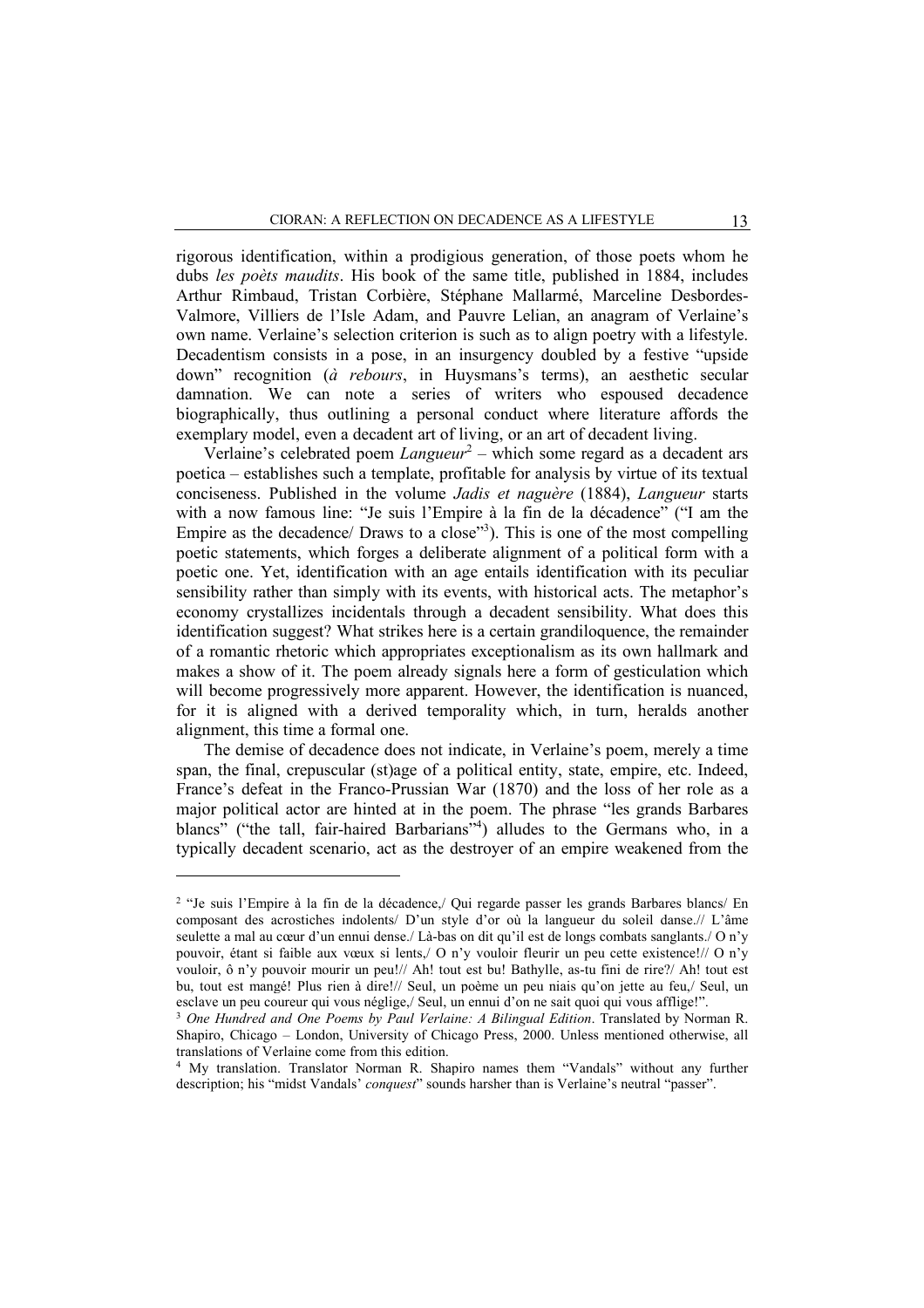inside. What matters, however, is a style that decadence imposes, which is why subsequent approaches configure the stylistics pertaining to a lifestyle, a manner of being decadent, a decadent lifestyle, or, in Witggenstein's terms, a *Lebensform*. The poem evinces an affectation of grandeur, which hearkens back to Nerval's *El*  desdischado<sup>5</sup>, a voice of superbia attuned to the delectable great disasters.

We encounter here a form of sensibility specific to the age that has imbued the everyday, which literature – whether poetry, prose or drama – best reflects. The first identification Verlaine offers via the poetic voice is one with the spirit of the age, a *Weltanschauung* transposed here through a metaphor typical of decadence: that of an Empire in its decline. "La grandeur et la décadence" is a cliché which corresponds to a *fin du siècle* obsession that Balzac would employ in the title of his novel *Histoire de la grandeur et la décadence de César Birotteau* (1837), *The Rise and Fall of César Birotteau*. From the fall of the Roman Empire to the fall of César Birotteau there's a leap which the nineteenth century saw fully manageable, a leap from the destiny of an empire to that of an average bourgeois and the world he built into existential patterns.

History unfolds as a spectacle, a dramatization in which the decadent self participates as a spectator. Participation entails here the existence of a form of mediation which the spectacle affords. Yet there is more to it. The decadent self offers itself as a spectacle, and witnesses history as a *spectateur désengagé*. The personal spectacle which the self presents is that of a stylistics peculiar to decadence which imposes a certain conduct, a formal plan averse to any other kind of investment, a mode. The savour of *le mieux de la fin*, a brief respite of calm, of relative poise under duress, is the privileged moment.

In his Sade, Fourrier, Loyola<sup>6</sup>, on Sade's scenography in Les Cent Vingt *Journées de Sodome, ou l'École du libertinage*, Roland Barthes analyses the transformation of horror into an elaborate set, a theatre minutely devised for the four Sadian perverts within a micro-society organized in accordance with a caricatural utopian model tipped to the dystopian. The relative distance between the spectator and the actors of this drama is marked here through a play of incidentals extended as an echo or semi-blindness: "Là-bas on dit qu'il est de longs combats sanglants" ("I'm told that [down there] bloody battles rage hard by"). Yet, it is lived indirectly, it is a form of living mediated aesthetically as is typical of a decadent sensibility. What does theatricality entail? Not necessarily enhanced, deliberately emphatic gestures, but also the need to render form expressive again, to strengthen representation through gestures. When gestures become saturated, namely mannerism, gesticulation starts making a show of itself rather than

<sup>5</sup> "Je suis le Ténébreux, – le Veuf, – l'Inconsolé,/ Le Prince d'Aquitaine à la Tour abolie:/ Ma seule Etoile est morte, – et mon luth constellé/ Porte le Soleil noir de la Mélancolie." (*El desdischado*, 1854).

<sup>6</sup> Roland Barthes, *Sade, Fourrier, Loyola*. Translated by Richard Miller, Baltimore, Johns Hopkins University Press, 1976.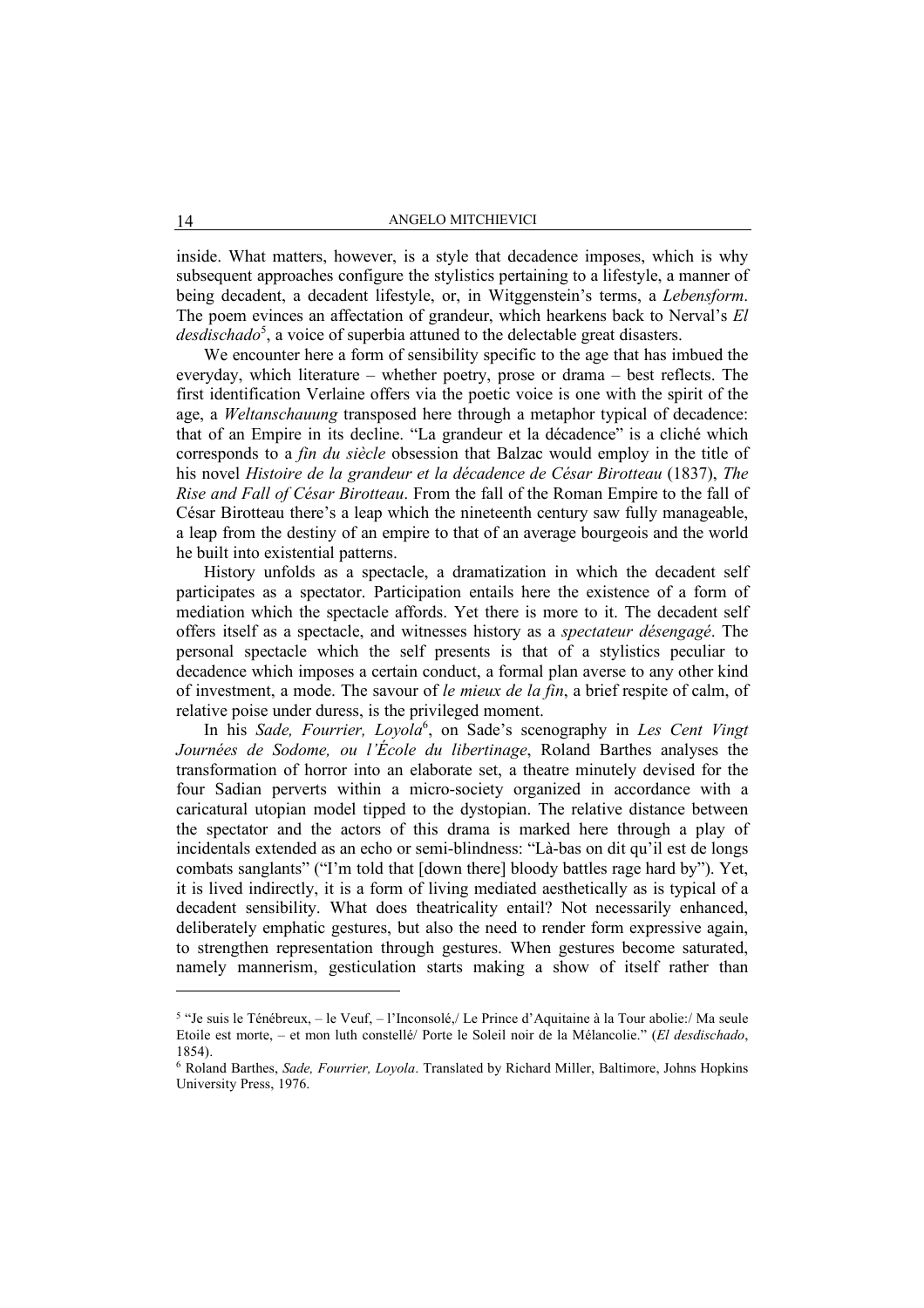conveying a certain content. This poetic I, or if you wish poetic subject, becomes the subject of mannerism, rather than of history.

Poetic gesticulation frames the acrostic within a form at once ritualized and derisory, so that poetic gesticulation is in fact a stylistics – a special one: of "the aureate diction". The rococo was the imperial gilded style, the style of the decadent empire. The crepuscule thaws into choreographic form. Everything is form and abides by a rule set by the style. We witness here an expression of saturation where everything is closed, from the opportunities for delight to the discourse itself, such as in Mallarmé's poem *Brise marine*: "La chair est triste, hélas! et j'ai lu tous les livres" ("The flesh is sad – and I've read every book"<sup>7</sup>). What is left is no longer the substance but its reflexion, its jocularity, its representation, the choreography of surfaces. We see here an emphatic touch drained of vitality and reduced to mere stylistic shape. Decadent culture, like the life forms it generates, is one of excess, if a paradoxical one, an excess sprung from a lack typical of saturated universes which, in their turn, become mannerism-ridden universes, namely such universes which cultivate form, expression, outline, and so on.

A writer may assume a decadent style as lifestyle also through the mediation of the institution of literature. What happens when a philosopher assumes decadence not simply in their life or bibliography, but also at their intersection? In *Perennial Decay: On the Aesthetics and Politics of Decadence*, the volume editors, Liz Constable, Dennis Dennisoff and Matthew Potolsky, discuss the attitude evolved by those who dabble in decadence in terms of *dramas of differentiation*. The editors refer here to a dissimulated apotropaic rite whereby scholars set themselves apart from, so as to ward off, the pejorative-malefic potential of decadence and decadentism, by disclaiming any affinity with the subject of their investigation. In fact, the editors never contemplate the opposite of this attitude. Simply stated, there also exist, at the opposite end, *dramas of identification*, or *dramas of proximity*. Among the philosophers who have made decadence not just their topic but also their own existential dimension, two names stand out by far: Friedrich Nietzsche and Emil Cioran. Both assume decadence as a lifestyle – of their own lives.

To make my introduction truly effective in approaching the subject at hand I must outline here two further directions of inquiry into the works of the two philosophers. The dramatic, spectacular effect that Verlaine too creates in his ars poetica is characteristic of decadent gesticulation. That Cioran himself noticed the theatricality which the decadent self indulges in, is apparent in his *Notebooks II*, in an entry on the French Revolution: "What, to me, makes the Revolution of '89 less glorious is that everything occurs on the stage, that its leaders fidget and fret like

<sup>7</sup> Stéphane Mallarmé, *Œuvres Complètes*. Édition de Betrand Marchall, Paris, Gallimard, 1998. English translation: Stéphane Mallarmé, *Collected Poems and Other Verse*. Translated by E. H. and A.M. Blackmore, New York, Oxford University Press, 2006.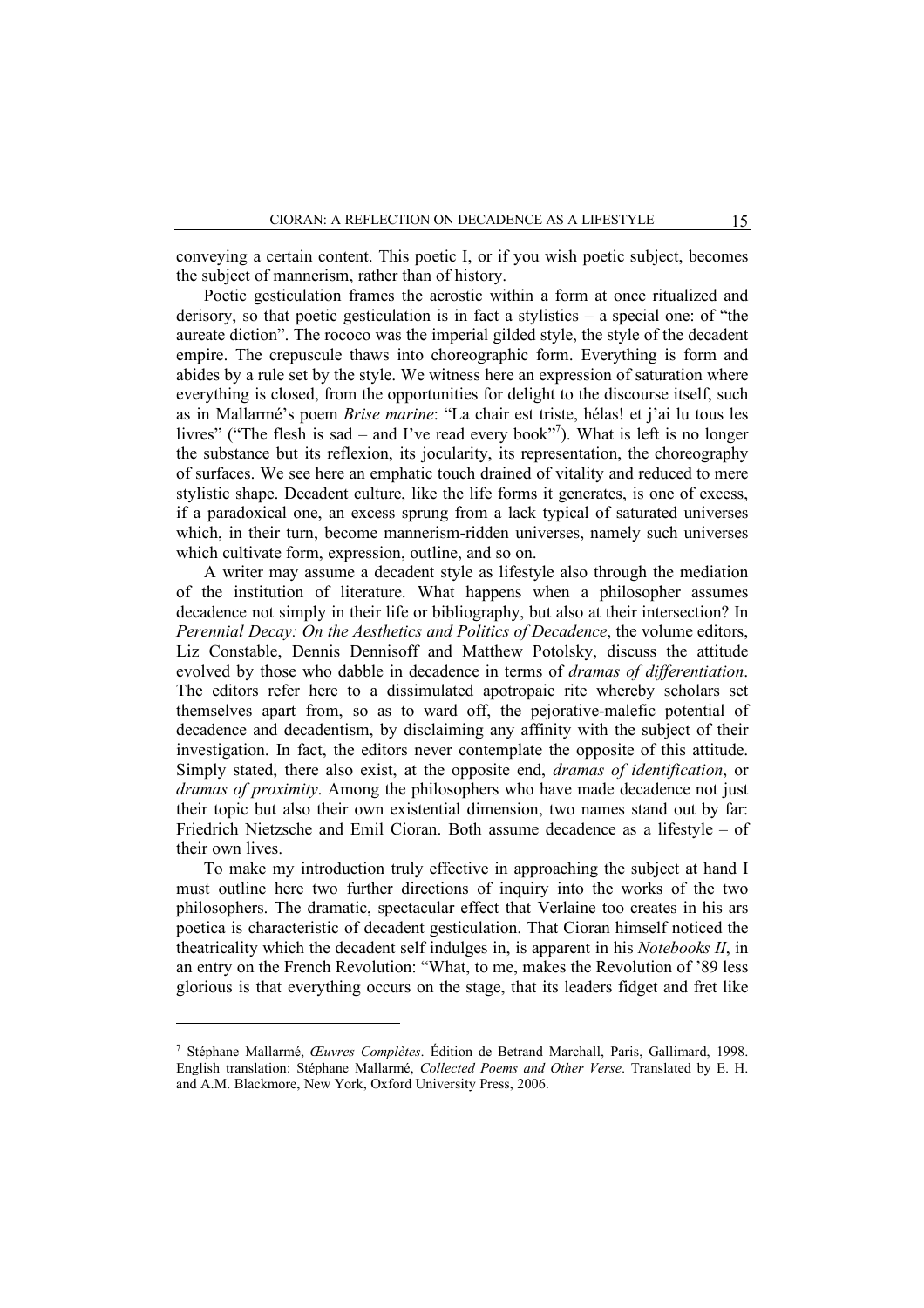actors, that even the guillotine is a spectacle. In fact, the whole French history is but a *representation*: a series of events that one watches rather than participates in. Hence the sense of frivolity which even Terror engenders, looked at *from a*  distance"<sup>8</sup>. Cioran's "from a distance" establishes the écart necessary for aesthetic sublimation of atrocity, its displacement to an order of "representation", of spectacle and the elimination of everything that is alive, vital, of the palpable and the palpitating. In a sense, here Cioran comes close to Guy Debord's reflections on the "society of the spectacle" which Debord defines as an "inversion concrète de la vie" ("a concrete inversion of life"), just as life turned spectacular is for him "fausse vie" ("counterfeit life"), a "pseudo-usage de la vie" ("a pseudo-use of life"9 ). Cioran is sensitive to forms: he elides France with formal excess, with the seductions of form and the practice of formalism, to the detriment of affective and instinctual disorder on a wide scale ranging down to detail and trivia. We will need to turn to Friedrich Nietzsche as the philosopher investigates Wagner's art, in *Der Fall Wagner* (*The Case of Wagner*), for a thorough discussion of decadent sensibility.

#### *Nietzsche, Cioran and sickness as a lifestyle*

In *The Rhetoric of Sickness from Baudelaire to D'Annunzio*, Barbara Spackman notes the existence of what she calls a "rhetoric of sickness", which is at the same time a "rhetoric of decadence", a type of discourse that enables diverse aspects of sickness – and not exclusively the clinical ones – to proliferate. Thus, convalescence becomes a mode of valorising artistically or philosophically the experience of sickness: "Convalescence as the scene of artistic and philosophic creation is an ideologeme of decadent texts, a narrative that lies between texts."10 We can notice that Barbara Spackman's "convalescence" names not the aftermath of sickness, but an explanatory narrative, an instance of mediation. As regards decadence as sickness, convalescence is not simply a transitory stage which heralds recovery, but rather a stage that prolonges indefinitely, a condition whose evolution has not fully ceased. This is one of the senses which Nietzsche ascribes to decadence in his *Ecce Homo* – a long, never completed, convalescence. Convalescence entails the continuation of sickness, if in diminished, contained, metabolized form: "A long, all too long series of years signifies recovery for me – unfortunately it also signifies at the same time relapse, decline, periods of a kind of

<sup>8</sup> Emil Cioran, *Caiete II: 1966*–*1968* [*Notebooks II: 1966*–*1968*], București, Humanitas, 2010, pp. 285, 286.

<sup>9</sup> Guy Debord*, La Société du spectacle*, Paris, Gallimard, 1967. English version: *The Society of the Spectacle*. Translated by Donald Nicholson-Smith, New York, Zone Books, 1994, § 2, 48, 49, respectively.

<sup>10</sup> Barbara Spackman, *The Rhetoric of Sickness from Baudelaire to D'Annunzio*, Ithaca – London, Cornell University Press, 1989, p. IX.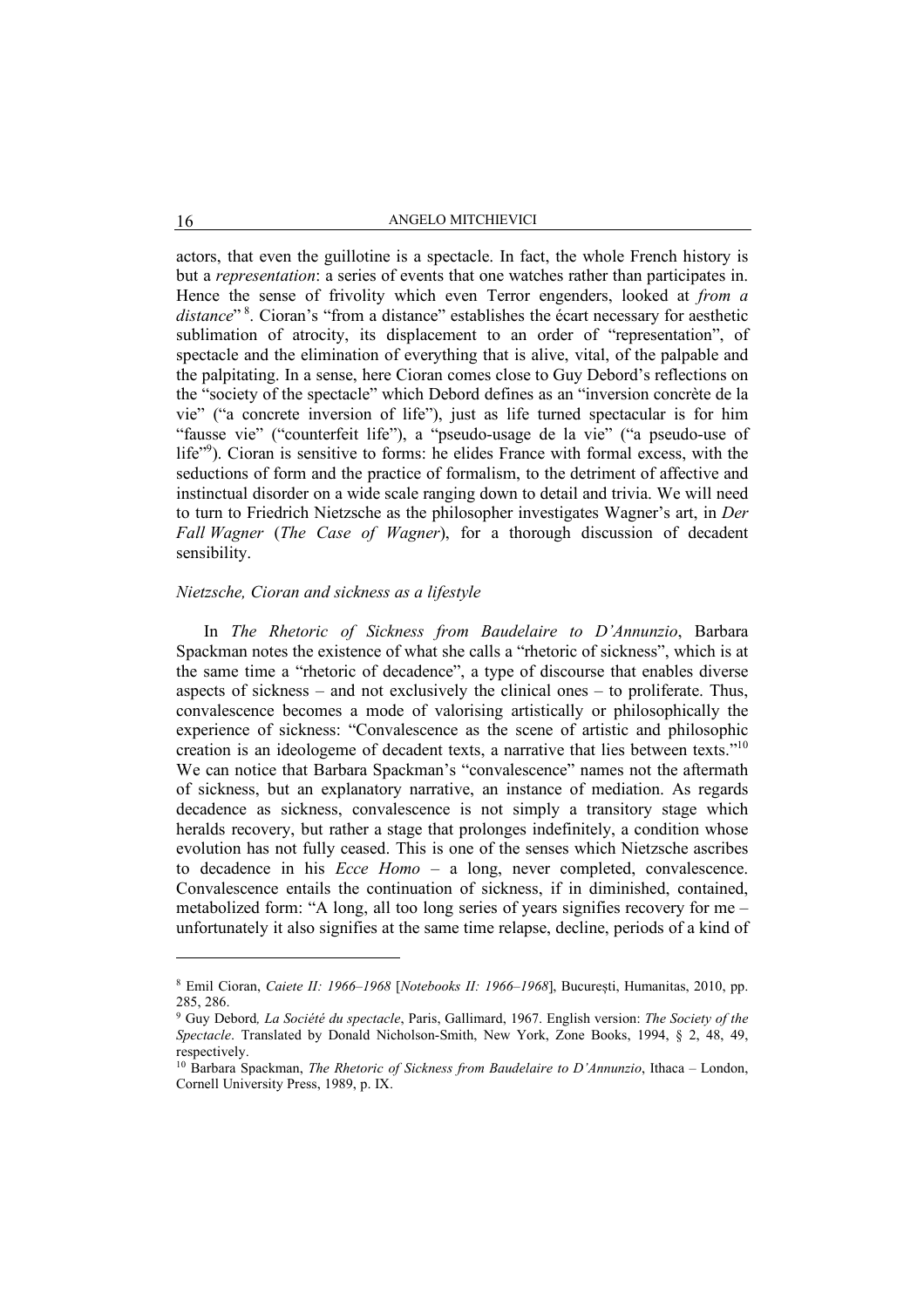*decadence*"11. Thus, Nietzsche situates decadence not at a physiological level; he dissociates it from nervous conditions, from the degenerescence which is central to the late nineteenth-century medical construal of decadence. Rather, Nietzsche aims to render decadence a sickness in itself, if a sickness of the philosopher, by arguing that dialectic, for instance, is "a symptom of decadence". Notwithstanding, philosophy and physiology engage here in a special, almost symbiotic relationship, and impose a dietetics, or, to state it otherwise, a form of ascesis. The sicknesses afflicting the philosopher favour philosophizing. Furthermore, they accelerate cognition, the capacity to render thinking cogent and subtle.

Nietzsche admits that he is at once a decadent but also, dialectially, the opposite as well: "Apart from the fact that I am a *décadent*, I am also the opposite of it" $12$ . He is as much a physician as his own patient. The difference lies in that, unlike most "decadents", Nietzsche opts to treat his "decadence" and, in this case, he chooses the right remedy. In effect, his decadence is of a very special sort, for it concerns one direction alone: "My proof of this, among other things, that I have always chosen the *right* means against bad conditions: while the *décadent* always chooses the means harmful to himself. As *summa summarum*, I was healthy, as an angle, as a specialty, I was *décadent*<sup>213</sup>. Decadents appropriate a certain lifestyle, yet, as A. E. Carter aptly remarks, Nietzsche establishes a difference between himself as a philosopher of decadence and the decadents proper: "The cult of decadence is just such a revolt. But here is the paradox: the decadents, even when they refused to live by Rousseau's gospel, never denied its truth. They were like unfrocked priests celebrating the Black Mass – perfectly aware that their cult was blasphemous<sup>"14</sup>. This concerns the philospher's desire to "donner du style à son caractere" ("give style to his character"), or, in, Marielle Macé's terms, "de rester souverain dans l'exercice d'une esthétique du vivre" ("to remain sovereign in the exercise of an aesthetics of living"<sup>15</sup>).

Nietzsche opts to and can cure himself because *summa summarum* he is healthy, unlike the decadents, who choose deliberately the blasphemous cult of decadence, that is, to fuel the sickness. Nietzsche renders *healing an ascesis in form*, built as it is on a network of strictures which include reclusion, renunciation, etc., which belongs with the modern fascination "pour l'idée d'une égalisation de la vie à sa forme, voir à sa regle – pour le thème des exercises spiritueles, des techniques de soi, du soin pris à soi, et même pour les vie monastiques" (with "the idea of an alignment of life with its form, regard of its rule – [with] the theme of

<sup>11</sup> Friedrich Nietzsche, *Ecce Homo & The Antichrist*. Translated by Thomas Wayne, New York, Algora Publishing, 2004, p.12.

<sup>12</sup> *Ibidem*, p. 13.

<sup>13</sup> *Ibidem*.

<sup>14</sup> A.E. Carter, *The Idea of Decadence in French Literature 1830*–*1900*, Toronto, University of Toronto Press, 1958, p. 4.

<sup>15</sup> Marielle Macé, *Styles. Critique de nos formes de vie*, Paris, Gallimard, 2016, p. 207.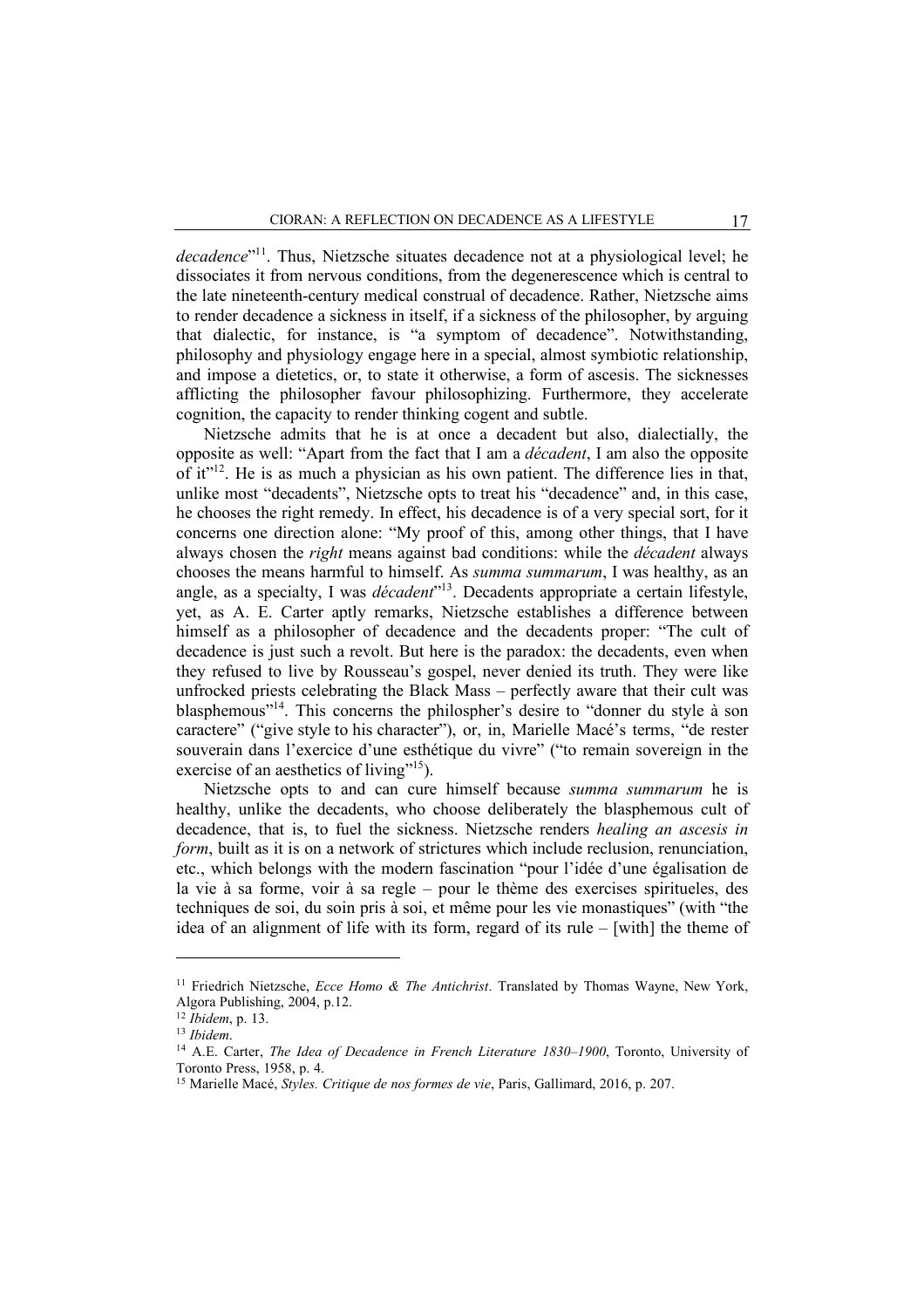spiritual exercises, of techniques of the self, the care of the self, and even [with] the monastic life" $16$ ).

We should note that sickness is constitutive to the decadent mode. The decadent assimilates weaknesses, exhaustion, devitalization, barrenness as his means of expression, his lifestyle. Nietzsche deploys a dialectical strategy to reclaim, virtually paradoxically/ counterintuitively, a vitality which lies in the lack of vitality and which the sickness (Wagner) generates, thus triggering reflection. "Illness itself can be a stimulus to life: but one must be healthy enough for such a stimulus! Wagner increases exhaustion: therefore he attracts the weak and exhausted to him."17. Nietzsche's remarks on the relationship between sickness and philosophy switch constantly between metaphor and denotation. A counterpoint inspired by the above statement can be found in Cioran's *Notebooks*, where the Romanian philosopher regards physiological weakness, the lack of vitality, as the stimulus to a theory able to identify the pattern of overwhelming, superlative, vitality: "When one thinks that the theory of the uebermensch was advanced by a man afflicted by all sorts of sickness, by a frail, extremely vulnerable man – what a lesson!"18. Or, should we wish a reflection similar to the one above, we can find it in Cioran: "I am astounded by the energy my own *taedium vitae* demonstrates. Not a day passes when I can't feel its virulence, its force. And this has been so since I was about seventeen years old. (Why should I date such an essential sentiment? Better said, ever since I was born.)"19.

Both Nietzsche and Cioran endeavour to go beyond the cliché of decadent literature, peopled as the latter is by neurotics, angst-ridden individuals, hysterics and sick people, whose hypersensitivity is the physiological correlation of a culture-informed hypersensitivity. Their placing within the confines of decadence is irrelevant here, for both philosophers turn decadence into an opportunity for shaping reflection, for settling in a lifestyle which stimulates philosophical thinking filtered through their own physiology. Notwithstanding, there is a notable episode in Cioran, simultaneously revealing and ludicrous, inflected by a mythology indebted to decadence. Prompted by the reading of a vulgarization book, *The Genius and Syphilis*, penned by one Similianici, an adolescent Cioran takes up from the decadent bible the notion that syphilis may enhance brain functions and produce a stimulus which permits utilization of one's full creative potential. Cioran truly hoped that the medical examination would diagnose his syphilis and open his accession to geniality: "I wished to be syphilitic. My mother had me to take a blood test. [...] I was at the crossroads: on the one hand, I wished

<sup>16</sup> *Ibidem*, p. 202.

<sup>17</sup> Friedrich Nietzsche, *The Case of Wagner*, in *The Complete Works of Friedrich Nietzsche*, vol. 8. Translated by J.M. Kennedy, New York, Macmillan, 1924, p. 13.

<sup>18</sup> Emil Cioran, *Caiete II*, p. 293. All translations are mine. 19 *Ibidem*, p. 290.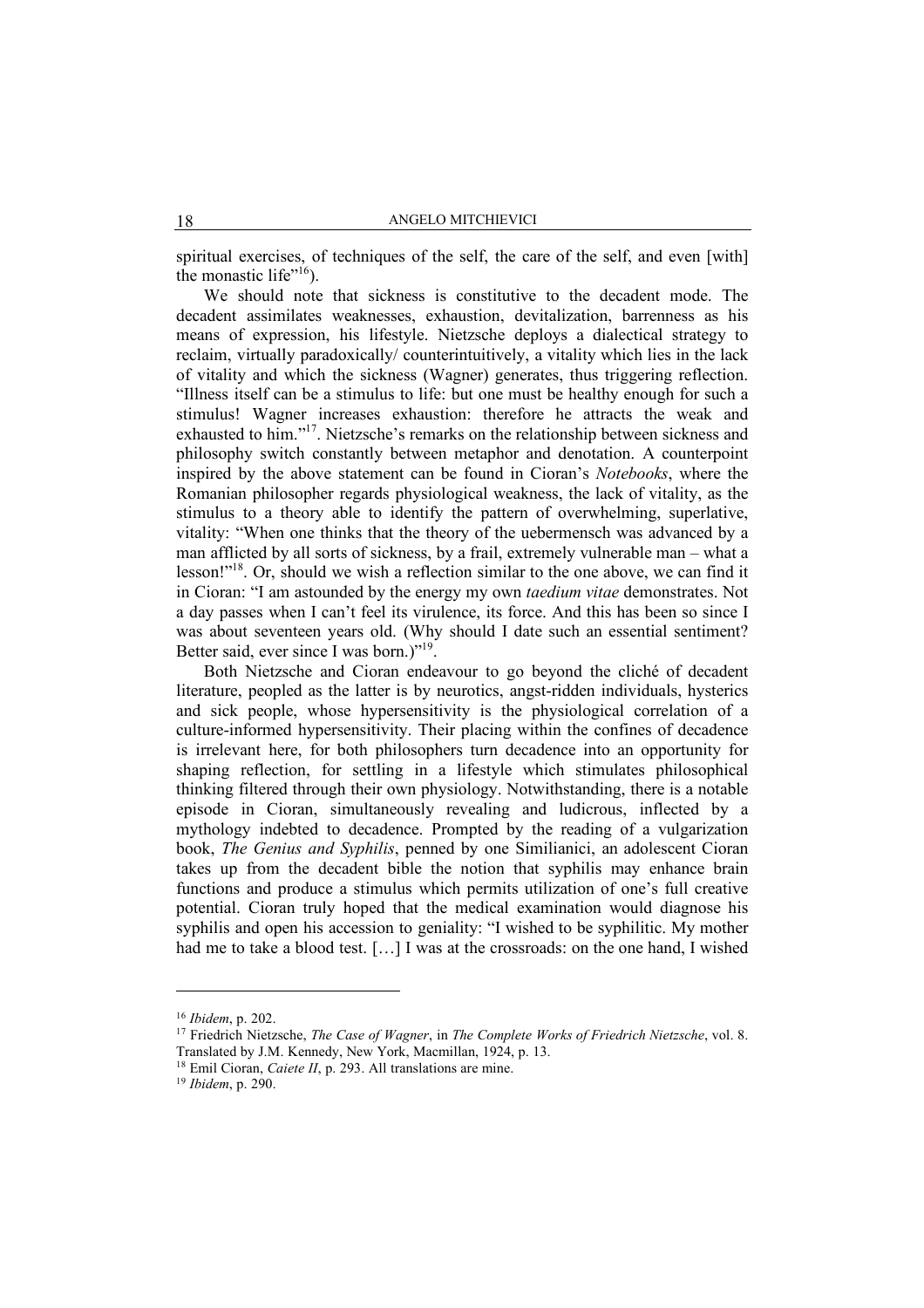I wouldn't miss this unexpected opportunity; on the other, I wished I would miss  $it^{\cdot\cdot 20}$ 

In her case study of Cioran's minutely recorded diseases, Marta Petreu also proposes a qualitative distinction among them relative to their capacity to stimulate philosophizing. Insomnia extended naturally into neurosis catalyzes Cioran's philosophical becoming. His neurotic condition, in fact, finds an early and most compelling expression in *On the Heights of Despair*, which Cioran claims as fully grounded in his convalescent experience and which remarkably encapsulates what Barbara Spackman names *a rhetoric of sickness*. He poses as the virtually syphilis damned genius, with a hereditary burden, the last scion of a "degenerate family" – all landmarks of the decadent bible. Subsequently the philosopher proceeds to a reappraisal of decadence; he contends, as Nietzsche did before, the formative role of disease in (his) philosophical becoming. Cioran argues that disease assists anthropogenesis – "The spirit is the offspring of an existential illness, and Man is a sick animal $1^{221}$  – and physiology's role as the punctuation of a lifestyle thus informs philosophy: "Our body inspires our doctrine"<sup>22</sup>. Having studied the correspondence and early articles of Cioran, Marta Petreu stresses the determining role of sickness in the penning of his books: "his ars poetica is indeed psychosomatic,  $[\dots]$  he  $[Coran]$  drew on his own body<sup>723</sup>.

Another difference which separates Cioran from the decadent bible concerns his refusal to sublimate disease aesthetically; he dissociates the aesthetic as artificiality from the authenticity of living which disease augments: "The only genuinely authentic experiences in this world are bound to be those generated by illness"24. Cioran's "trăirism" (doctrine of experiential bias) shuns a deliberately aesthetic shape, but configures a mode which hinges on the cultivation of excess, manifested as fervour and contained delirium – which confer a particular style on his discourse. "Those who entertain a graceful sense of living cannot either experience or understand the distress of supreme anxiety which rather emerges only in a diseased individual. Everything profound in this world can only rise from illness. Whatever doesn't do so has merely an aesthetic, formal value. To be ill means to live, willy-nilly, on heights"25. Cioran wants us to distinguish between the aesthetic and the non-aesthetic, life-pertaining, relevance of an event. Cioran's existence – as Marielle Macé contends about Michaux – "fait place aux valeurs de

<sup>20</sup> Cioran in dialogue with Gerd Bergfleth, in *Convorbiri cu Cioran* [*Conversations with Cioran*], București, Humanitas, 2004, p. 104.

<sup>21</sup> Emil Cioran, *On the Heights of Despair*. Translated by Ilinca Zarifopol-Johnston, Chicago – London, University of Chicago Press,1992, p. 48; see also "the spiritual fecundity of illness", p. 27.

<sup>22</sup> Emil Cioran, *Caiete II*, p. 289.

<sup>23</sup> Marta Petreu, *Despre bolile filosofilor. Cioran* [*On the Philosophers' Sicknesses: Cioran*], Iași – Cluj-Napoca, Polirom – Apostrof, 2010, p. 23.

<sup>24</sup> *Ibidem*, p. 31.

<sup>25</sup> *Ibidem*, p. 68.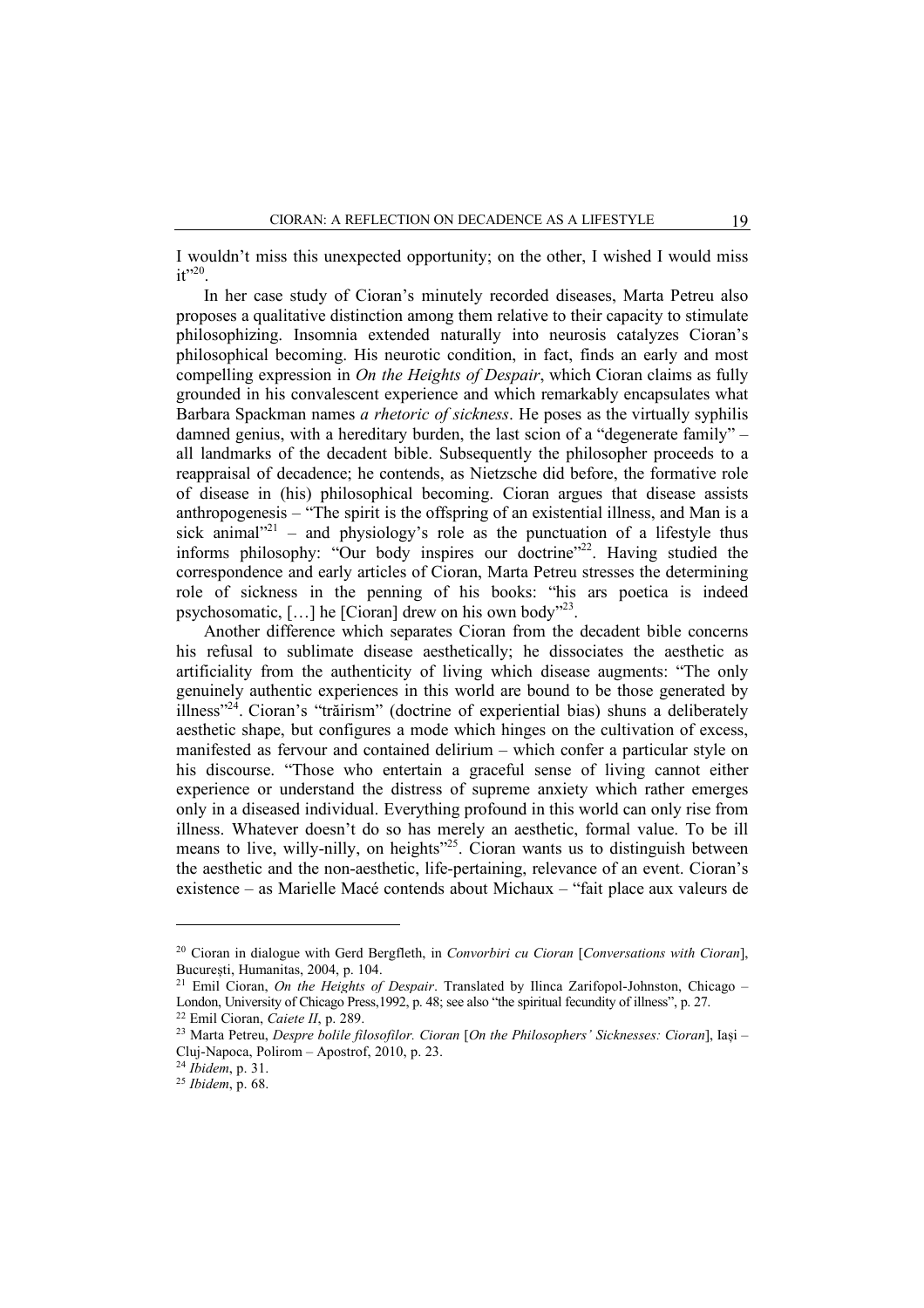la défaillance, à la force de perdre pied, de se désapproprier" ("has been replaced by values of failure, of losing self-control, of losing oneself $26$ .

In their attempts to establish a lifestyle on the border of a decadent sensibility both stand apart not through its refusal but rather through its metabolization. Nietzsche engages in an act of opposition saturated to the point of identification, and Cioran in an identification so polemical as to revoke it. Both opt for what Baudelaire calls "etudie la crime dans son propre coeur" ("studying the crime in his own heart"), or, in other words, opt to live ideas in their own body, to bestow on them the force of exemplarity through assumption of a lifestyle.

## *Failure as a lifestyle*

Stylizing conduct, gestures, or existence itself to its minute details characterizes decadent sensibility. An anthropology of decadence centres on a live figure of style: the dandy. Cioran does not refer to this emblematic figure of decadence, presumably because of the latter's assumed social display, of his staged existence, but also because of the manifold means available to the dandy to power the spectacle of his own self. The precarity of an impoverished existence on the verge of the derisory, the destitution which the writer makes no fuss over determines him to assume rather a bohemian condition as the condition of continual provisionality in the stead of the prestige a dandy enjoys, pledged as the latter is to the art of living. There is only a thin line separating bohemian existence from failure; this is why Cioran bestows on the former an ontologically "superior" status, namely that of failure. Affinity with the bohemia is occasioned by the proximity of failure: "Only the failures can near the essential"<sup>27</sup>.

Cioran capitalizes on failure within the economy of both his life and his nation's destiny. Failure is the outstanding reverse side which Cioran prides himself on like on a title of honour, whereas its obverse – premised on the contemptible forms of social achievement, success, popularity, or stability – has waxed derisory. We know that Cioran consistently refused French citizenship, for the expatriate condition suits his disengagement from society as the epitomy of a lifestyle; likewise, he refused to have any occupation or accept any award during his lifetime. Such refusal is more than symptomatic of arrogance; rather, it points to the deliberate assumption of a conduct akin to monastic regulation, from the vow of poverty to humility. This kind of existential engagement, although akin to ascetism, does not replace it. On the contrary, it testifies to the accuracy of the distinction proposed by Michel Foucault, in *Le courage de la vérité*, between two approaches of classical philosophy to intertwining techniques of the self with the

<sup>26</sup> Marielle Macé, *Style*, p. 211.

<sup>27</sup> Emil Cioran, *Caiete II*, p. 278.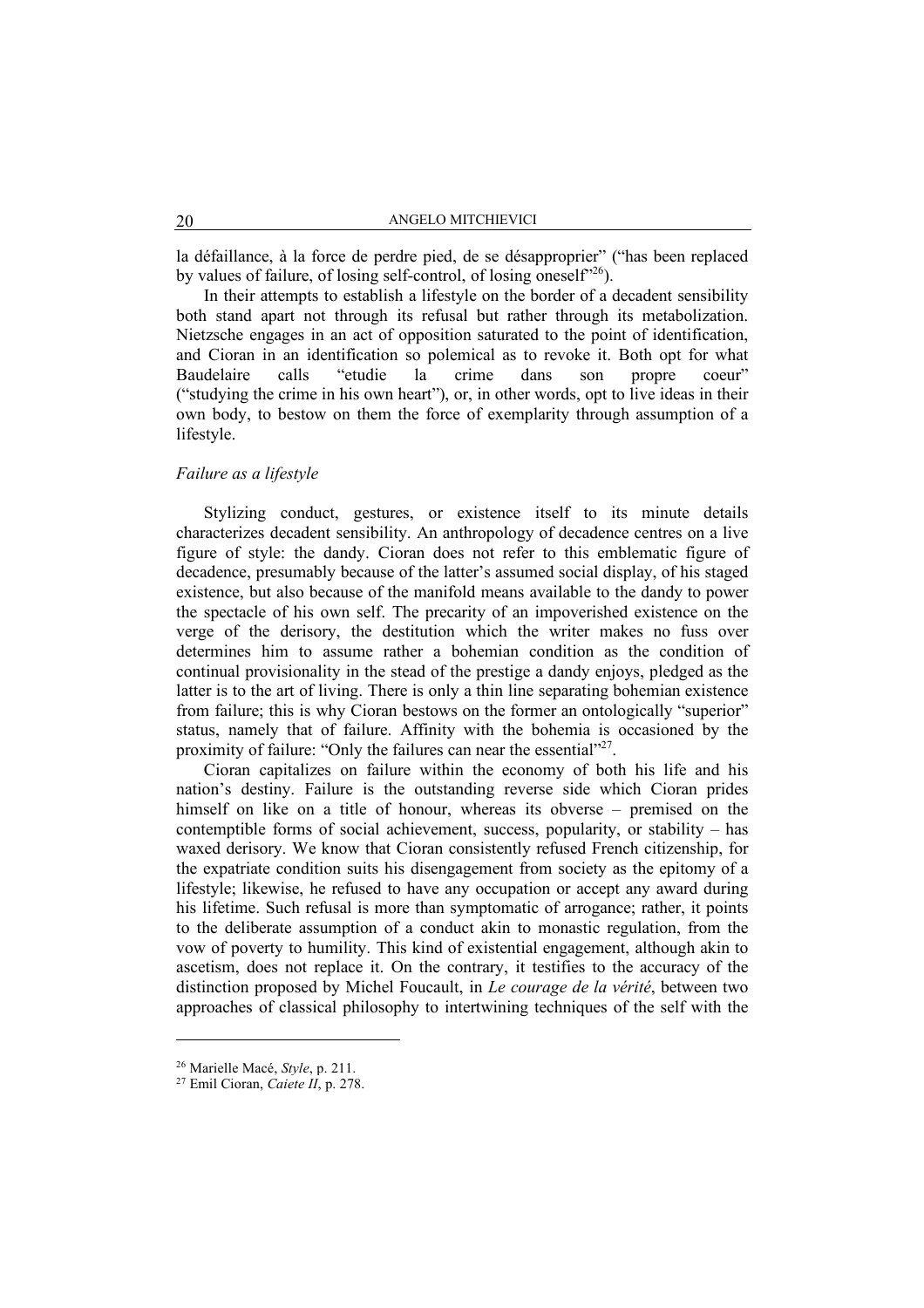courage of the truth: "la modalité platonicienne, qui privilégie les *mathemata* et la connaisance, et la modalité cynique, qui donne en revanche à la pratique de soi la forme d'une épreuve et cherche la vérité de l'être humains non dans une doctrine, mais dans une certaine forme de vie qui, subvertissant les modèles en cours dans la société, fait du *bios philosophikos* un défi et un scandale" ("the Platonic approach, which privileges the *mathemata* and knowledge, and the cynic approach, which offers, by contrast, a practice of the self in the form of a test and searches for the truth of the human being not in a doctrine but in a certain lifestyle which, subversive as it is of the current models in society, renders *bios philosophikos* a form of defiance and a scandal"<sup>28</sup>). From this perspective Cioran behaves rather like a cynic philosopher who assumes a precarious life condition, a marginality verging on destitution, in his attempts to confer life to the "truth" proffered discursively by this "form of life", this "use of the self". Thus, Cioran's work becomes what Michel Foucault defines as an ethopoetics, the reflection of reflective and voluntary practices in the ethical values of a work, in its stylistic make-up. To a large extent Cioran successfully wedded his work to a matching lifestyle, the only inconsistency in this "world-famous thanatologist doubled by an indefatigable thanatomaniac", as Ilina Gregori aptly calls  $Cioran<sup>29</sup>$ , being his inability to commit suicide compounded by a problematic longevity.

Two articles, "Fragmente de cartier latin" ("Fragments of the Quartier Latin"), published in *Cuvântul* of 31 January 1938, and "Parisul provincial" ("Suburbian Paris"), published in the weekly *Vremea* of 8 December 1940, sum up Cioran's reasoning of his fascination with the condition of the failure and leading such a life. The Latin Quarter of Paris becomes the privileged site of an experience of failure lived by the countless émigrés, "the failures, vagabonds and emigrants of the world". The writer notices within this category of failures a homogeneity which, nevertheless, does not contradict the difference observed from the perspective of loneliness. The homogeneity mentioned by Cioran is grounded in a number of shared features: "voluptuousness of immediacy, the aspiration of the lowliest of the unhappy and imbecile to 'live', to be 'modern', to let go of regrets and voluntarily build up errors"30. Cioran describes a lifestyle assumed by the heterogeneous bohemians who populate the Latin Quarter, in which to assume error is not the result of having failed in an attempt, but is the practice of deliberate failure, as a goal. "The lack of inner censure and desire to exhaust life frenetically lead nearly all the residents of the Quartier – sooner or later – to fail."<sup>31</sup>. Failure

<sup>28</sup> Michel Foucault, *Le courage de la vérité*, Paris, Gallimard – Seuil, 2009, p. 243.

<sup>29</sup> Ilina Gregori, *Cioran. Sugestii pentru o biografie imposibilă* [*Cioran: Suggestions for an Impossible Biography*], Bucureşti, Humanitas, 2012, p. 24.

<sup>30</sup> Emil Cioran, "Fragmente de cartier latin" ["Fragments of the Quartier Latin"], in *Revelațiile durerii* [*Revelations of Pain*]. Edited by Mariana Vartic and Aurel Sasu, Cluj-Napoca, Echinox, 1990, p. 181.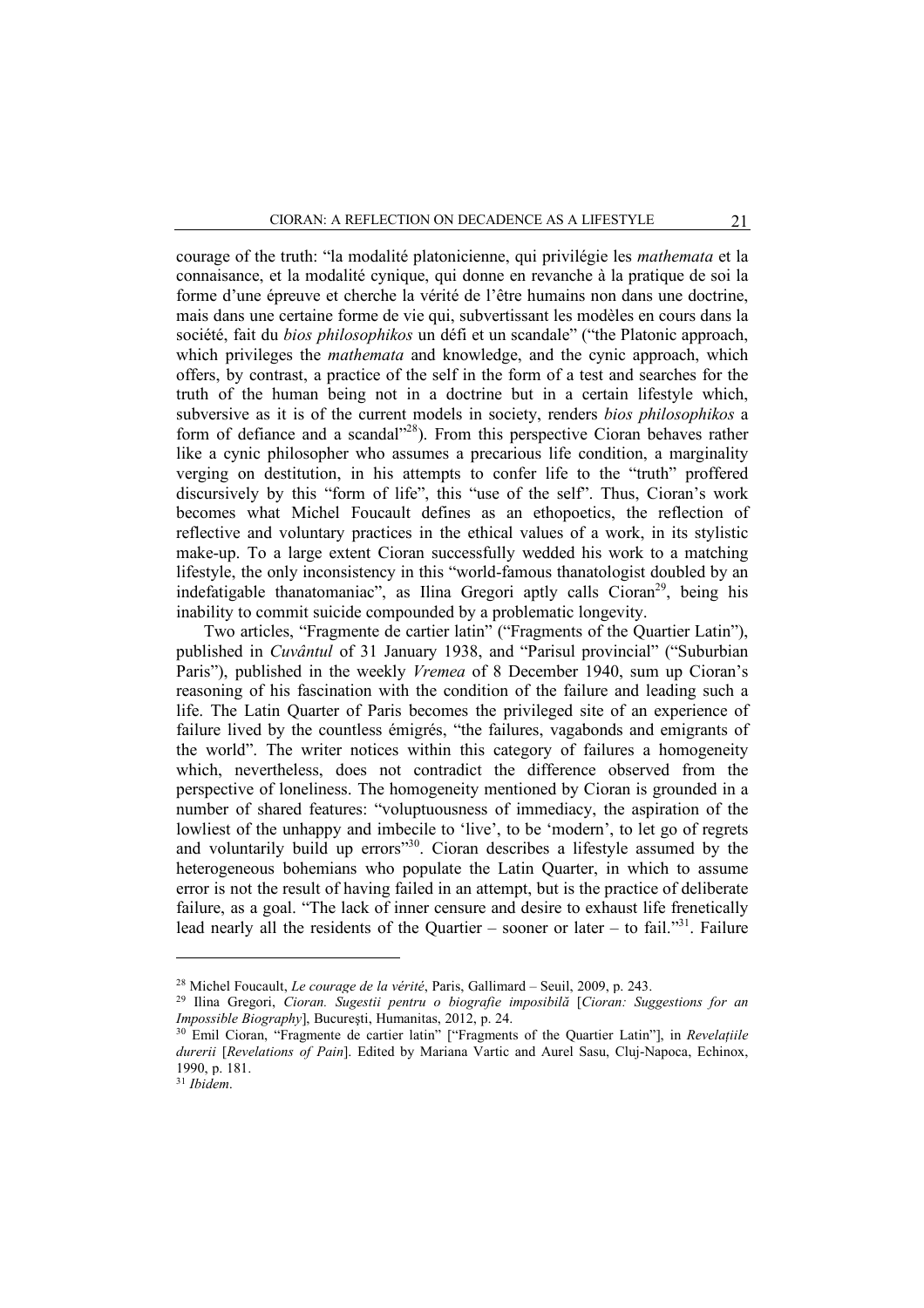### 22 ANGELO MITCHIEVICI

emerges against the augmentation of experience, against the assumed excessive exercise of vitality, against mobilization in the inconsistency of immediacy, in the ephemerity of the now. There are a few coordinates which structure this lifestyle of the Parisian bohemia. First of all, there is the savour, the taste of failure, the stimuli that the metropolis offers, simply put, a particular form of hedonism which mitigates disaster, divides it into piecemeal doses, ensures its flow, pares off its brutality. Second, for Cioran failure yields aesthetic results, which is symptomatic of decadent sensibility, with its special stylistics: "You don't come here to die, but only to enrich the ennui poetically, to yield aesthetically to misery, to dance daintily with one's own solitude"<sup>32</sup>. Misery, boredom, loneliness, this constellation of dissolution of the self invites an aesthetic result, a stylization, which savouring entails and aestheticization operates, "for everything is for *savouring* here, God included"33. Failure has thus become a lifestyle which includes a style of suffering which, in turn, implicates a style of transforming suffering in aesthetic act. What is more, Cioran uses the plural to refer to the stages he is traversing – he will internalise failure gradually – yet at this stage Paris affords him a lifestyle in accordance with a sensibility with emphatic decadent markers: "The sweet lure of hopelessness I have felt nowhere else in the world. Nor the nobility of failure. Paris bestowed on us a nimbus of uselessness, a prestige of inutility, and yielded the substance of its slow demise to our doubts. I *was sinking with it*"34. Both the themes of decadence and the privileged modes are emphasized at every turn, yet Cioran seasons his experiential bias with a reflection which allows a small écart to assume not only a lifestyle, but also the model that generates it, "l'Empire à la fin de la décadence".

Cioran dedicates an entire book, *Schimbarea la față a României* [*Romania's Transfiguration*], published at *Vremea* in 1936, to failure at the collective level. Here Cioran fleshes out a full-fledged utopian project of reinvigorating Romania through the reinvestment of collective energies into an event of the magnitude of disaster. The philosopher uses the instruments of the morphology of culture, which is why failure is couched in both identity and destiny terms. He projects the condition of failure to the level of a nation. The Hungarians embody a vocation of failure: Cioran's assessment has no scientific grounds, but is rather predicated on an aesthetic criterion such as when he associates the failure of the Hungarian nation to its music: "The Hungarians are a nation of conquerors now turned into good-for-nothing loafers. Prodigal failures. Hungary has no reason to exist other than an aesthetic one. [...] What makes Hungary appealing to me is its uselessness, its political insignificance, the eternal bitterness at its heart<sup>355</sup>. Cioran outlines here

<sup>32</sup> *Ibidem*, p.182.

<sup>33</sup> *Ibidem*, p.183.

<sup>34</sup> Emil Cioran, "Parisul provincial" ["Suburbian Paris"], in *Revelațiile durerii*, p. 193.

<sup>35</sup> Emil Cioran, *Schimbarea la față a României* [*Romania's Transfiguration*], București, Vremea, 1936, p. 225.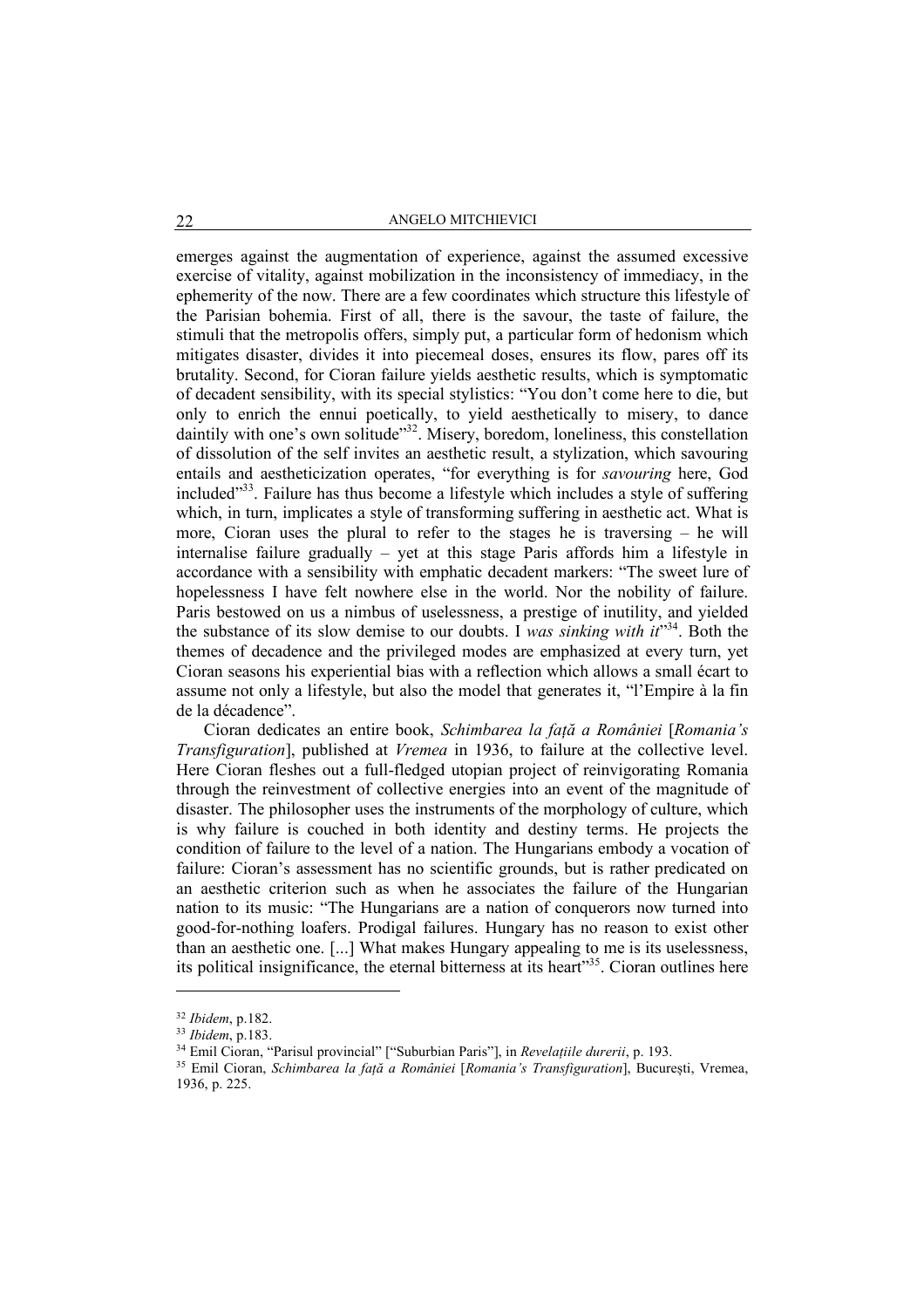an aesthetic anthropology: ascription to a type corresponds to a lifestyle at the scale of history and space. Failure earmarks this lifestyle, with which Cioran can resonate.

Such notions will be returned to over time, such as in *Îndreptar pătimaș* (*The Passionate Handbook*). The text affirms a new possibility of living steeped in failure, a collective failure, assumed at identity level, in effect, an *ontology of failure*. Cioran confers a *delectatio morosa* on/to this lifestyle centred on failure, yet also a certain "charm". Cioran's "nihilism" does not deny life, but places it irrevocably under age. Ill-luck requires being lived, becomes a lifestyle, a delectable disaster. The profusion of negative epithets is exceeded only by their hyperbolization, even as with Cioran any such instance turns into paradoxical virtue. To get a clearer image of the negative one needs to develop the film of characters: "We have raised the negative pleasure of being Wallachian to the heights of destiny."<sup>36</sup>. "Our sole positive feature is to have transformed ill-luck into charm. We have enlivened negation. We wallow in being persecuted. Only in it can we act as creators. Bad has become our aspiration for ascension, defeat our transcendence. What an uncreated creature the Romanian is. Save misfortune, everything else is but virtual in us."<sup>37</sup>. "Consciousness of shipwreck is the spiritual core of the Walachian. That's why his contribution to the diversity of man is overwhelmingly new, and insofar as Adam failed, our emergence [as a nation] is the most outstanding example since the creation"38.

Cioran's obsession with failure is circumscribed by his assumption of an existence of the surface, of a lifestyle severed from the metaphysical and which dabbles exclusively in the ordinary, the banal, the average. To this lifestyle Cioran counterpoises another lifestyle, one which plunges the human being into excess, which mobilizes all insurgencies, which allows *transfiguration* (to quote his religious metaphor). Another obsessive notion in Cioran, balance, whether construed as lucidity, in *Despre Franța* (*On France*), or as "settling down" or "discernment", in *Îndreptar pătimaș* (*The Passionate Handbook*), is that which diminishes the opportunities to rejuvenate life with its specific energies. Hence Cioran's experiential bias, which embraces the irrational, towards utilizing the raw matter of life, towards its originary sources. And here Cioran deliberately cultivates paradox, for the raison d'être becomes the irrational which he couches in terms of "desire", with its relative synonyms: suffering, yearning, thrill, restlessnesss, debauchery, madness. This entire constellation of synonyms seemingly configures a dimension of the incommensurable, a disorientated dynamic. The lifestyle Cioran proposes is Life; anything that falls beyond its

<sup>36</sup> Emil Cioran, *Îndreptar pătimaș II. 70 de fragmente inedite* [*The Passionate Handbook: Seventy Original Fragments*]. Edited by Constantin Zaharia, București, Humanitas, 2011, p. 24.

<sup>37</sup> *Ibidem*, p. 25.

<sup>38</sup> *Ibidem*, p. 26.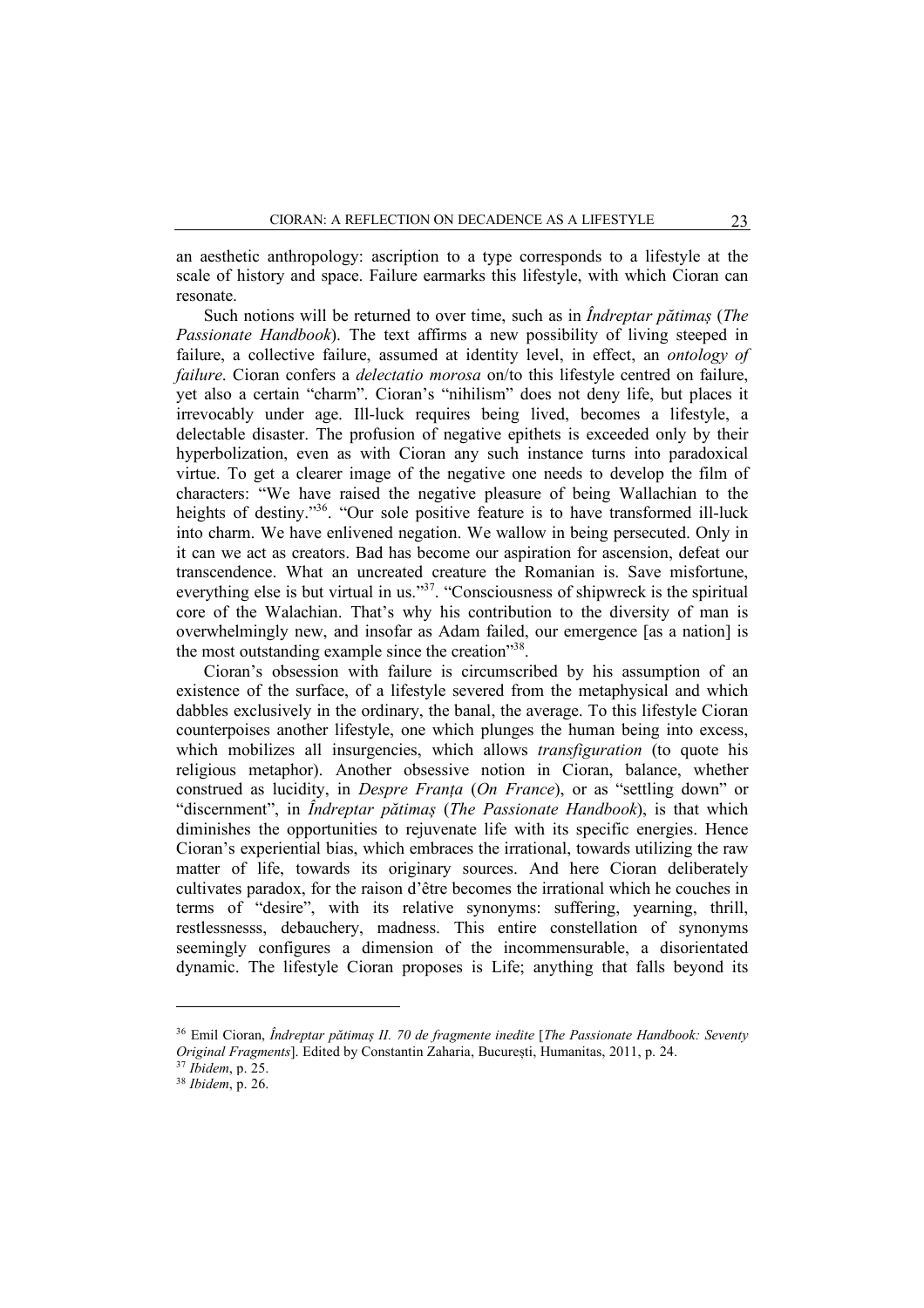### 24 ANGELO MITCHIEVICI

confines, as well as anything that organises, orientates or ameliorates it, contradicts it. Nonetheless, the Life which Cioran proposes as a lifestyle is different from the mere existence in instinctual terms; it is not vegetative life, but one of vitality in excess, channelled into precise action. Marielle Macé has identified the dynamic condition of "life forms", which comprise tensions, deliberations, options, engagements, aso: "Les 'formes de vie' ne sont jamais des objets, ce sont toujours des raisons, des motifs: raisons de vivre, motif à être, raisons d'agir" ("The 'forms of life' are never the object, they are always the reason: reasons to live, reason to exist, reasons to act<sup>339</sup>). Cioran proposes a form of enthusiasm as lifestyle, and delirium as a superlative form, as pure excess. "Time itself and existence are decaying with the settling down of the flesh. We exist through its follies, we breathe through its amalgam of yearning and pain. Discernment kills the thrill of existing. Desire is the evil without which we would go crazy for fear of nothingness. For to desire is to raise nothingness to the dignity of possibility, just as yearning traverses the nothingness of being like a delusion of plenitude. Between to be and not to be, there is only a difference of degree: everything boils down to knowing whether Nothingness is active or not. Existence is but a metaphor for restlessness, the content which man's fierce debauchery offers itself"40. Cioran adopts such prophetic rhetoric in *Romania's Transfiguration*, on the verge of delirium. Gérard Dessons has noticed that both style and rhetoric are strategic elements which "permettent de normaliser le délire en le faisant basculer du côté de la singularité langagière, contre les tentatives de l'assimiler à un comportament pathologique" ("permit the normalization of delirium by switching to linguistic uniqueness, against attempts to assimilate it to pathological behaviour<sup>"41</sup>). At the same time, Gérard Dessons argues that Cioran's writing is not transparent, does not include the sign model, but is aligned with the significance of the poem. In accordance with the definition of the poem by Henri Meschonnic in *De la langue française. Essai sur la clarté obscure*<sup>42</sup>, namely of a relationship of reciprocal transformation between a form of language and a form of life, beyond any reference to verses, poetic imagery or even an affect opposed to the concept. Starting from the existence of a form of poetic delirium accessible to the hermeneut, why shouldn't we speak about of a style of delirium, a prophetic style in the case of Emil Cioran, as Gérard Dessons has identified a *style de la folie* (style of folly)?

To insinuate a lifestyle in assessing a certain category as an existential category only to transform it into a stylistics is Cioran's *modus operandi*. Cioran tries each and every category to the intensity of experience, of his experience,

<sup>39</sup> Marielle Macé, *Style*, p. 285. 40 Emil Cioran, *Îndreptar pătimaș II*, p. 53.

<sup>41</sup> Gérard Dessons, *La manière folle. Essai sur la manie littéraire et artistique*, Paris, Manucius, 2010, p. 141.

<sup>42</sup> Henri Meschonnic, *De la langue française. Essai sur la clarté obscure*, Paris, Hachette, 2001.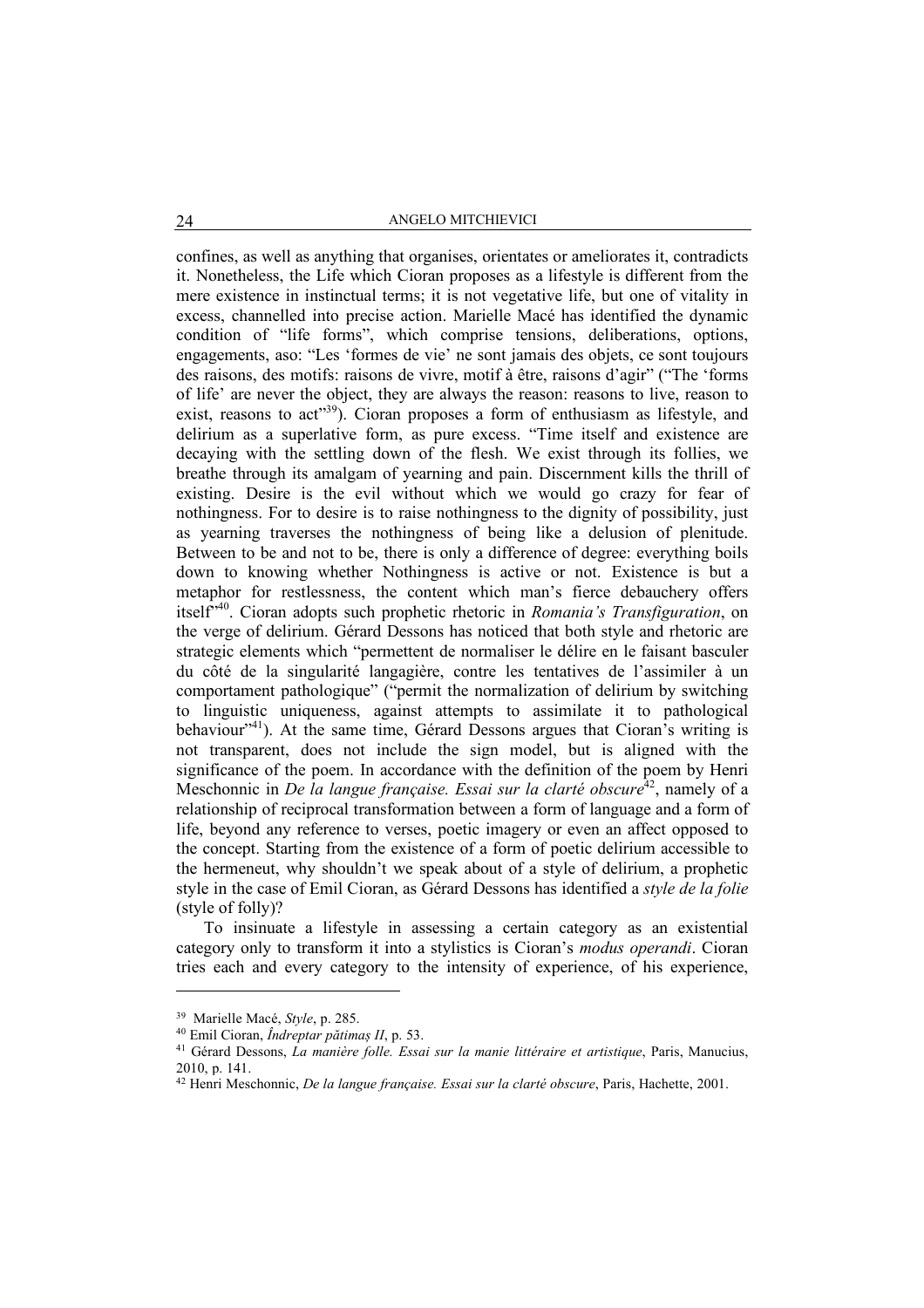when he pictures himself its subject. However, the starting point is to introduce that category as a fact of civilization, a collective trait, and thus starting from the moot premise of the homogeneity of a collective subject. In the chapter "Civilization and Frivolity" of Cioran's *Précis de décomposition* [*A Short History of Decay*] we have precisely such a rationale that is to a large extent indebted to the morphology of culture which Cioran will use throughout his oeuvre. Frivolity is contrasted to earnestness due to how it has influenced the specific treatment of values – not so much their scorning as their relativization. Accordingly, in the first instance frivolity is a category intended to define a civilization and implicitly a culture of frivolity. Cioran cites the case of ancient Greece in the age of Alcibiades and eighteenth-century France. Besides its comprehensive manifestation, frivolity also becomes symptomatic of decadence, signalling as it does the twilight stages of civilization. Cioran immediately couches it in terms of a lifestyle: the "lively exercise which lends a flavour of futility to life<sup>743</sup>. Moreover, he identifies a special flavour of frivolity, which signals a certain intensity of living, a flavour of confused, aimless life, with no axiological investment. He unravels its thematically canonical phrase, boredom, and an emblematic character to embody its lifestyle, Alcibiades in ancient Greece and Madame du Deffand in eighteenth-century France. Yet, by using the term "exercise" Cioran also intimates a frivolous becoming, a training, which elevates this exercise above mere exercising of a privilege, to the level of a spiritual exercise that centres on the "pursuit of the superficial". This pursuit has a "spiritual", "metaphysical" causation, the realization of "the impossibility of any certitude"<sup>44</sup>, and leads to a commitment as serious as the possibility of certitude would have generated. "There remain, nonetheless, the appearances; why not raise them to the level of a *style*? Thereby we define any intelligent period. Thereby we find more prestige in expression than in the soul which supports it, in grace than in intuition; emotion itself becomes polite<sup> $345$ </sup>. What would this style of appearances consist of?

The style Cioran proposes is a lifestyle. His is not a rhetorical question, but the reflection of ratiocination endowed with conclusive force. Any reflection, any meditation has a double circuit in Emil Cioran. It emerges from a state and is merely derivative until proclaimed at once as a lifestyle and a stylistic choice. The style defines here the symbiotic relationship between the style proper, identified in accordance with Spengler's morphology of culture, and a lifestyle that quantifies the state from which Cioran's reflection starts. In this case, frivolity generates an entire constellation of similitudes and relates states. The full expression of frivolity is ennui, the superficial, the futile – all of them as ways of living, as existential

<sup>43</sup> E.M. Cioran, *A Short History of Decay*. Translated by Richard Howard, New York, Skyhorse Publishing, 1992, p. 8.

<sup>44</sup> *Ibidem*.

<sup>45</sup> *Ibidem*, pp. 8-9.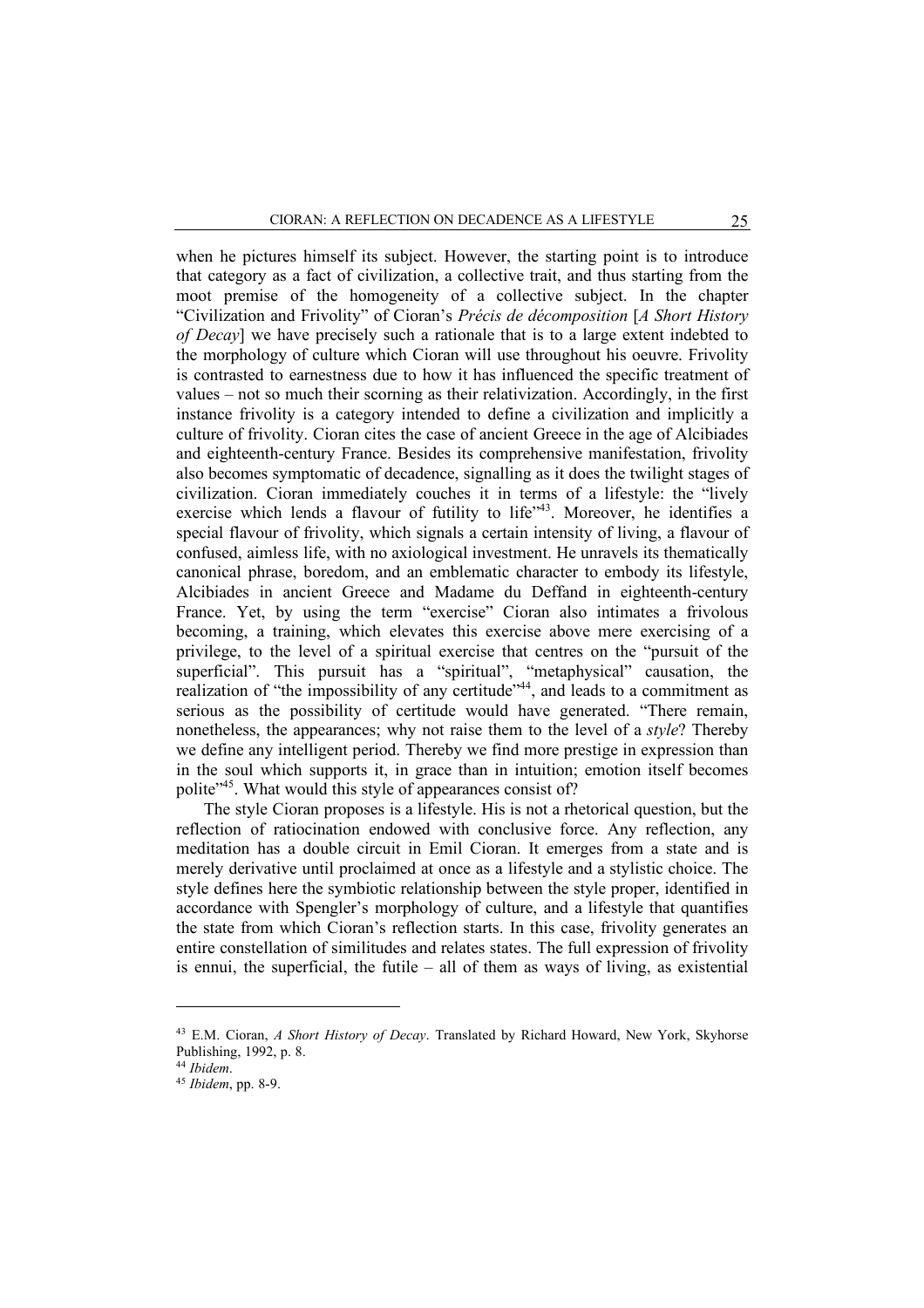propositions. They are not genuine, though, but choices of a form of conduct, of a lifestyle, one that needs practice for refining. All the incidentals Cioran proposes have little to do with the mere exercising of certain indulgences or the lack of metaphysical tension. Rather, they belong with the assumption of a lifestyle in the aftermath of deliberation by subjects with in-depth access, but who nonethelsess have chosen to renounce such pursuits programmatically so as to establish their opposite. This boils down to choosing between one lifestyle or another by embracing a certain set of values. The suppressed values still exist on the formative horizon of the subject, and choice not so much disavows them as it banishes them. Cioran's existential condition emerges from a move of denial, from a tension of deliberation, and entails the reorientation of will in the selection of a lifestyle. Even if the motivations will subsequently become apparent at the level of civilizations, of cultures, they are actuated at individual level, and are retrievable as the experience assumed by Cioran the subject.

## *Celebration of mannerism, stylistics of decadence: the art of living amidst a decadent civilization*

"Je perçois bien la France par tout ce que j'ai de pourri en moi" ("I see France well by everything that is rotten in me<sup>"46</sup>). Emil Cioran's statement, in his manuscript of 1941, written (in Romanian) at the time France was under German occupation and published only posthumously, becomes emblematic. Within Cioran's oeuvre, his brief essay *Despre Franţa* [*On France*] becomes, in Alain Paruit's terms, *le livre charnière*, a turning-point book. It is one of the last texts written in Romanian and thus marks the end of a stage which heralds Cioran's change in destiny: not only his self-imposed French exile, but also writing in French as a crucial intellectual option. *On France* is also an exercise of admiration, the first one of a series which Cioran dedicates to French culture. Cioran had already penned a robust oeuvre in Romanian: *Pe culmile disperării* [*On the heights of Despair*] (1934), *Cartea amăgirilor* [*The Book of Delusions*] (1935), *Schimbarea la faţă a României* [*Romania's Transfiguration*] (1936), *Lacrimi şi sfinţi* [*Tears and Saints*] (1937). *Amurgul gândurilor* [*The Twilight of Thought*] is published in Sibiu in 1940, in the very year he embarks on writing *Îndreptar pătimaş* [*The Passionate Handbook*], completed in 1945. *On France* presents the unequal confrontation between a "barbarian" and the prima donna of European culture and civilization at the time, France, or rather its very centre, Paris. *On France* rehearses in part the topic of *Romania's Transfiguration* from the perspective of Spengler's morphology of culture. Nonetheless, the relationship between the two cultures is analysed here in much more nuanced terms, even as Cioran's personal stakes are also different. The Romanian prophetic proclivity and

<sup>46</sup> E.M. Cioran, *De la France*. Traduit par Alain Paruit, Paris, Édition de l'Herne, 2011, p. 40.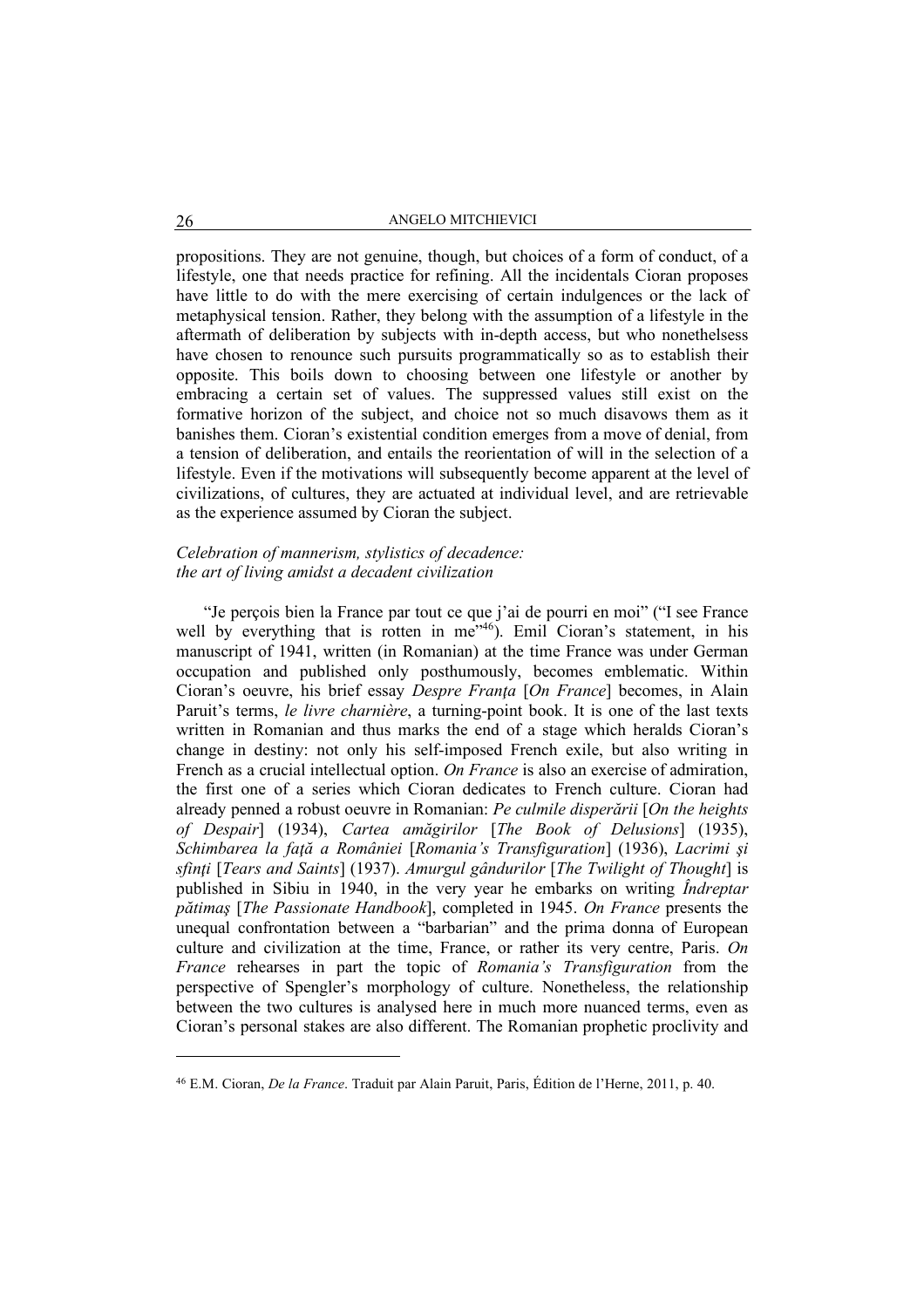Cioran's own febrile utopianism regarding Romania's destiny are well nigh gone. If in his *Romania's Transfiguration* Cioran aimed to mobilize collective energies even through projecting such enterprise within the dynamic of a historical catastrophe of great magnitude, in *On France* the one to measure himself against France is Cioran himself, in a relationship of similitude of destiny able to anticipate his affiliation. In *Romania's Transfiguration*, Cioran had assessed the pertinence of solutions concerning the becoming of a "small culture" by polemically playing off against each other the exemplarity of grand cultures and the potential of the small ones; this time the topic of Romania's transfiguration gives way to the topic of the *transfiguration of Emil Cioran himself*, and proposes a relationship between lifestyles. More specifically, Cioran courts the French culture and civilization, now in its twilight, until he can insinuate himself within a lifestyle which he evaluates polemically, with strong acumen. His option of a destiny undergirds this moment of his settling before the mirror of the French culture and civilization, with which he discovers his profound affinity, one that exceeds mere espousal of an exemplary model. The "rottenness" he invokes metaphorically describes not only Cioran's prodigious European culture, his erudition, but also the form of his own sensibility, akin to decadence, which he simultaneously attunes and opposes to a lifestyle. *On France* evinces, in Cioran, what Roland Barthes identifies as "les moments fragiles d'un individu" ("the sensitive moments of an individual").

Irina Mavrodin has aptly noted, in a series of essays, another aspect of Cioran's shift from his mother tongue to a foreign language, not from one culture and civilization to another. She regards Cioran's writing style as one of "paradox and ambiguity". Cioran strikes her as a "barbarian" who has to comply with the strictures and norms of French, a language of order and rigour. To change one's language means for the Romanian writer to force a change of his mental template, to exchange the "delirium" as a discursive expression of incontrollable affects with self-control and lucidity. *On France* is a book almost entirely devoted to form, formality, mode, conduct and surfaces, to the extent Cioran regards them as belonging to a constitutive dimension of French culture and civilization. In his study *Style and Civilization* (1957), A. E. Kroeber argues that the notion of style has the role to render concrete culture in its entirety; in the case of great cultures and civilizations such as the French one, one deals with "super-styles", a "style of style" or a "total lifestyle"<sup>47</sup>. Even so, Cioran tends to single out the notion of style, even the obsession for style, as the peculiar trait of French culture, insofar as it informs a lifestyle to the minutest detail. Cioran pays utmost attention to expression both at the level of writing and in everyday communication, cemented

<sup>47</sup> A.E. Kroeber, *Style and Civilization*, apud Bruno Martinelli (dir.), *L'interrogation du style* – *Anthropologie*, *technique et esthétique*, Aix-en-Provence, Presses de l'Université de Provence, 2005*,* pp. 30, 31.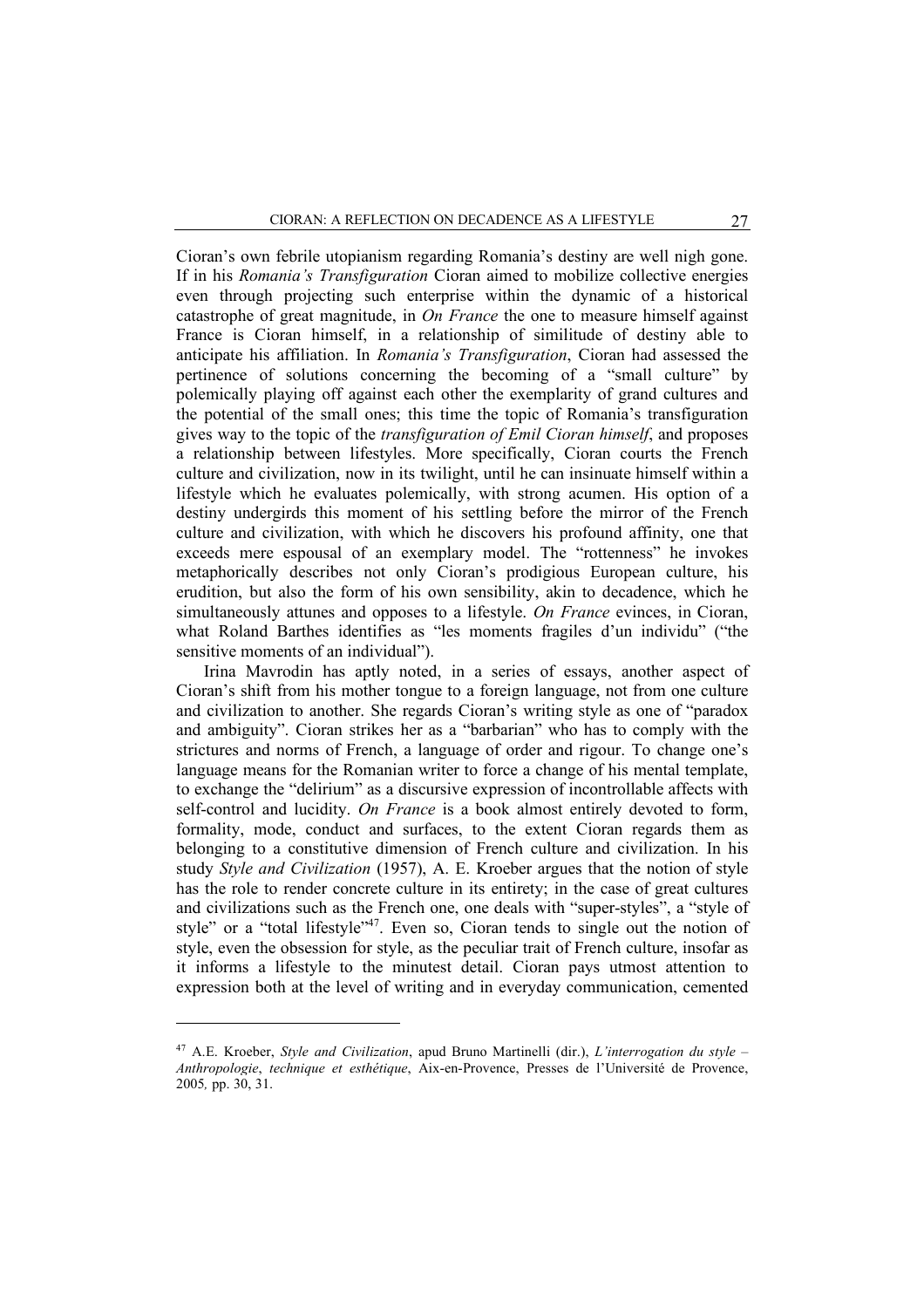## 28 ANGELO MITCHIEVICI

as a mentality reflex within a lifestyle which reverses the relationship between shallowness and depth. Such obsession for formality relative to his writing style highlights Cioran's affinity for, or at least attainment of, if not a symbolic influence by, an *écriture artiste* peculiar to decadent writers, for whom style considerations override all others. Privileging stylistic effect, surface effects, a witticism over deep structures represents, for Cioran, a peculiar trait of French culture, which also configures a lifestyle. What David Weir remarks about the effect that *écriture artiste* has on the decadent novel is comparable to what Cioran states about the French culture as one of form: "Decadence by definition [...] makes the superficial substantial."48. Writing – an embodied one in Cioran's case, therapeutic, angst-ridden – constitutes in this context the locus geometricus of the manifestation of a lifestyle endowed with the trappings of art, and thus transformed into an "art de l'existence" characterized by what Cioran names "la stérilité de la perfection": "Un de vices de la France a été la stérilité de la perfection – laquelle ne se manifeste jamais aussi clairement que dans l'écriture. Le souci de bien formuler, de ne pas estropier le mot et sa mélodie, d'enchaîner harmonieusement les idées, voilà une obssesion française. Aucune culture n'a été plus préoccupée par le style et, dans aucune autre, on n'a écrit avec autant de beauté, à la perfection. Aucun Français n'écrit irrémédiablement mal. Tous écrivent bien, tous voient la forme avant l'idée. Le style est l'expression direct de la culture" ("One of the vices of France was the sterility of perfection – which never manifests itself as clearly as in writing. The concern to formulate well, not to mutilate the word and its melody, to chain ideas harmoniously – here's a French obssesion. No culture has been more concerned with the style and in no other has one written with so much beauty, to perfection. No Frenchman has written irremediably badly. All write well, all regard the form before the idea. The style is the direct expression of culture<sup> $249$ </sup>). Apart from the exaggeration and generalization which frame Cioran's observation, we can notice that he solves the tension between form and idea to the benefit of formality as representative of French culture. Nevertheless, we should remember that with Cioran the opposites enter into a dialectical relationship, so that the "vice" of formalism becomes a stylistic virtue. Cioran's remarks – circumscribable by the morphology of culture – refer, nonetheless, to the institution of o lifestyle. A series of seemingly paradoxical remarks concern a reversal which privileges the formal exercise, a voluntary training, a reflexive practice so as to get the desired stylistic effect. "Être superficiel avec style est plus difficile qu'être profond. Dans le premier cas, il faut beaucoup de culture; dans le second, un simple déséquilibre des facultés. La culture est nuance; la profondeur, intensité. Sans une dose d'artificiel, l'esprit

<sup>48</sup> David Weir, *Decadence and the Making of Modernism*, Amherst,University of Massachusetts Press, 1995, p. 24.

<sup>49</sup> E.M. Cioran, *De la France*, pp. 24, 25.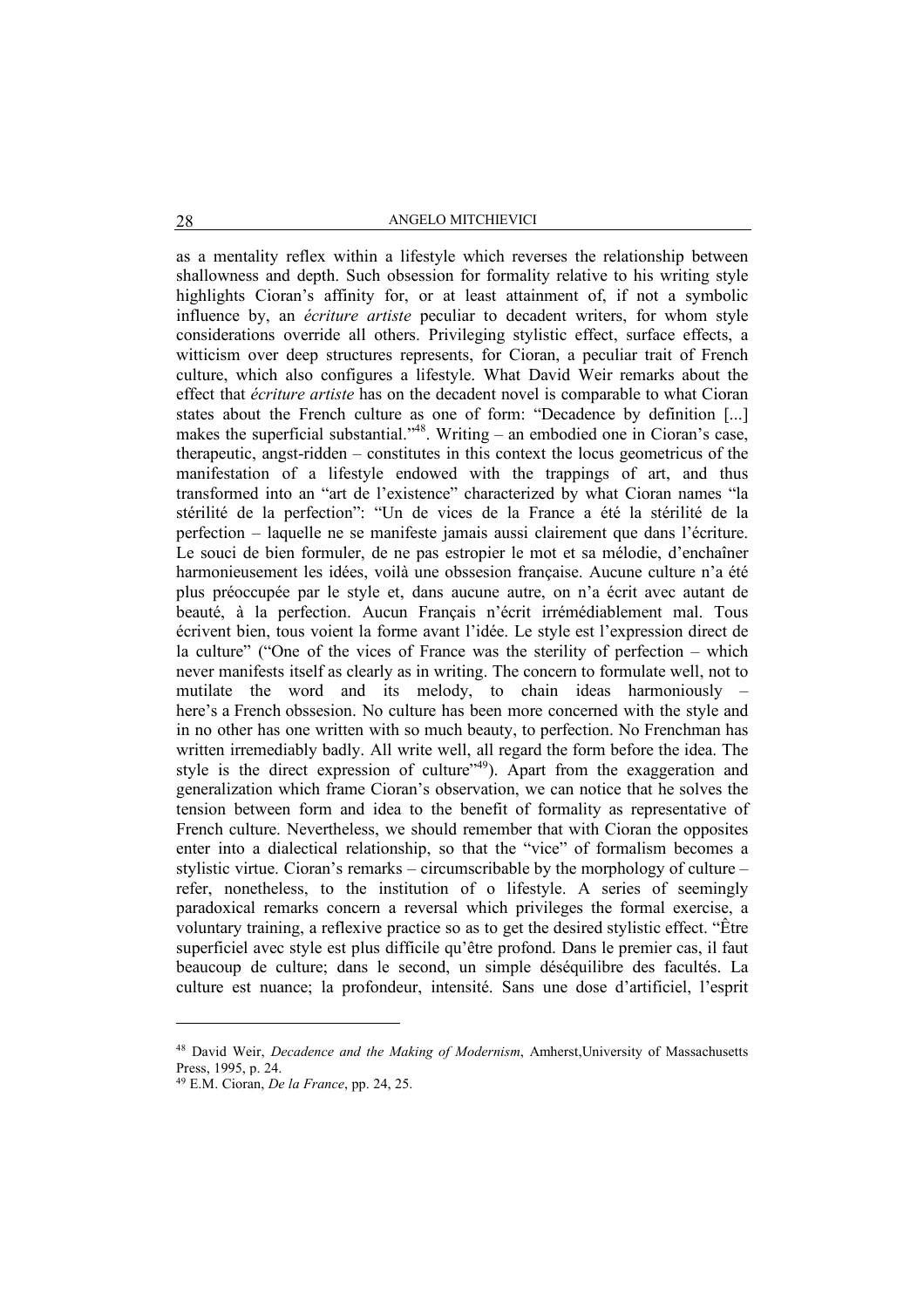humain se brise sous le poids de la sincérité, cette forme de barbarie" ("Being superficial with style is more difficult than being profound. In the first case, it takes a lot of culture; in the second, a simple imbalance of faculties. Culture is nuance; the depth, intensity. Without a dose of artificial, the human spirt is breaking under the weight of sincerity, this form of barbarism"50). Once again, the style, as David Weir states, "makes the superficial substantial". Cioran notices this stylization in manner, with its careful management of "trivia" which assumes the scale of vital investment. A disproportionate attention given to the diverse manifestations of trivia in the everyday, epitomizes a prodigious exploitation of the resources of the banal and define a lifestyle. "La médiocrité a atteint un tel style qu'il est difficile de trouver chez l'individu ordinaire, chez l'homme de la rue, des exemples de stupidité caractérisée. C'est en cela que la France est grande par des *riens*. Il se pourrait que, finalement, la civilisation ne soit pas autre chose que le *raffinement de la banalité*, le polissage des choses minuscules et l'entretien d'un brin d'intelligence dans l'accidentel quotidien" ("Mediocrity has reached such a style that it is difficult to find characteristic examples of stupidity in the ordinary individual, in the man in the street. [...] It is in this that France is great in *nothing*. It could be that, finally, civilization is nothing other than the *refinement of banality*, the polishing of little things and the maintenance of a little intelligence in everyday accidentals<sup>"51</sup>). Cioran dabbles in his everyday life to study the typically French lifestyle which does not postulate the primacy of outstanding individualities over collective amorphousness, but records average traits. "Qu'a-telle aimé, la France? Les styles, les plaisirs de l'intelligence, les salons, la raison, les petites perfections. L'expression précède la nature. Il s'agit d'une culture de la forme qui recouvre les forces élémentaires et, sur tout jaillissement passionnel, étale le vernis bien pensé du raffinement. La vie – quand elle n'est pas souffrance est jeu" ("What does France like? Styles, the pleasures of the intellect, salons, reason, small perfections. Expression precedes nature. It is a culture of form that recovers the elemental forces, and on any outburst of passion, displays the well conceived lustre of refinement"<sup>52</sup>).

For Cioran, that the "minor" arts should be shifted to general public use and thus undergird a lifestyle that defines the "spirit" of a culture, belongs with decadence. Attention to details, "trifles", symptomatic of an aestheticizing inflation of trivia, becomes, for Cioran, the hallmark of decadence through their incorporation within the symbolic economy of a lifestyle. The decadent style has thus been appropriated as an ordinary lifestyle. It no longer describes the floating artistic subcultures, the bohemia, of a handful of dandies, but has become shared goods. In the chapter entitled "Un long adieu au dandysme", Marielle Macé

<sup>50</sup> *Ibidem*, p. 35.

<sup>51</sup> *Ibidem*, p. 32.

<sup>52</sup> *Ibidem*, p. 13.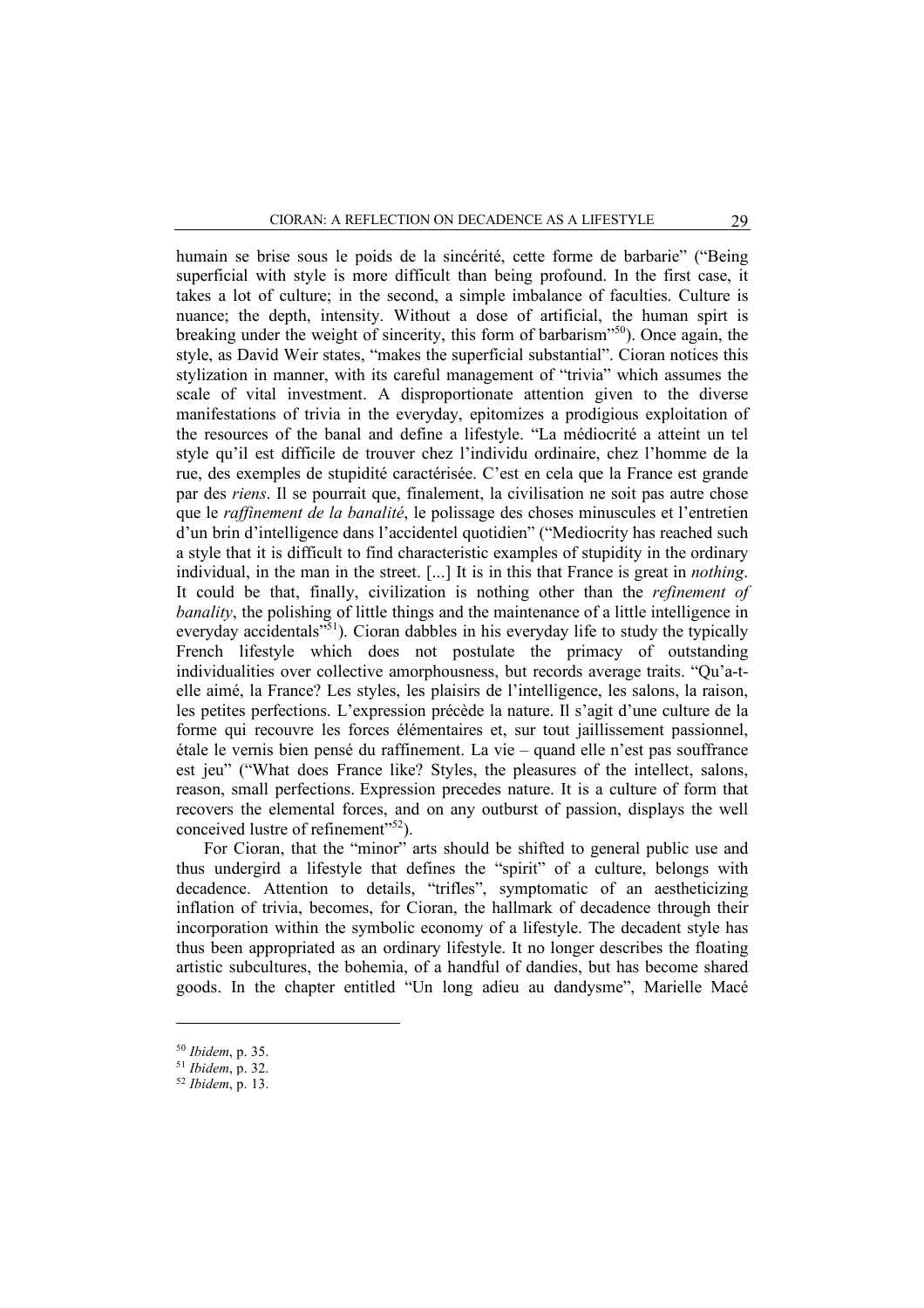defines style as the regularization of everyday life through the appropriation of an art of discourse or even of literature, in the absence of any stylistic discrimination which dandyism champions programmatically: "Cette identification entre la forme et la forme belle, entre le style et le supplément artistique, cette confusion même entre l'attention au 'comment' et l'esthétisation de soi, nourrissent surtout l'histoire du dandysme" ("This identification between the shape and the beautiful shape, between the style and the artistic supplement, this very confusion between attention to the 'how' and the aestheticization of the self, nourishes especially the history of dandyism"<sup>53</sup>). Proper to dandyism, Marielle Macé contends, is a reestablishment of the regular, of an aesthetic order of life; in other words, we are dealing here with another lifestyle which takes up a few characteristic traits, retrievable in the aesthetics it represents. One might infer, from Cioran's reflection on these stylized lifestyles or rather in which stylization plays a cardinal role, that French culture is intoxicated by a diluted dandyism ready to spill over into mass culture. More specifically, one could speak about an *ontological dandyism* peculiar to French culture, which gives the upper hand to formality in any form of social interaction, which privileges the stylistic exercise in the relations between people as the outlining of a lifestyle inferable from its aesthetic articulation.

We should also note that Cioran does not refer to a particular style, even though he compares the French and German Gothic so as to highlight a series of significant differences. He gets close to a "taxonomy of style", in Richard Shusterman's terms, which distinguishes between a lifestyle as an individual style and the taxonomy of style, the utilization of one particular style, for instance an artistic style, as fashioned at any one point: "il nous faut rappeler la distinction bien connue entre le concept taxinomique de style et le concept de style individuel. En un sens évident mais peut-être trivial, si un individu manifeste du style au sens taxinomique du concept (par exemple, s'il a un mode de vie stoïcien ou épicurien, s'il peint dans un style baroque ou écrit dans le style du XVIIe siècle), alors il fait montre d'un certain style. Mais lorsque nous disons qu'un individu a du style, nous entendons par là quelque chose de plus, quelque chose de plus spécifique ou plus personnel, et qui sert à distinguer l'artiste de ceux avec lesquels il peut avoir en commun un style général; il s'agit de quelque chose qui, telle une signature, sert à le distinguer en tant qu'individu" ("We should remember the well-known distinction between the taxonomic concept of style and the concept of individual style. In an obvious but perhaps trivial sense, if an individual expresses style in the taxonomic sense of the concept (for example, if he has a stoic or epicurean lifestyle, if he paints in a baroque style or writes in the style of the seventeenth century), then he shows a certain style. But when we say that an individual has style, we mean something more, something more specific or more personal, which serves to distinguish the artist from those with whom he can have

<sup>53</sup> Marielle Macé, *Style*, p. 219.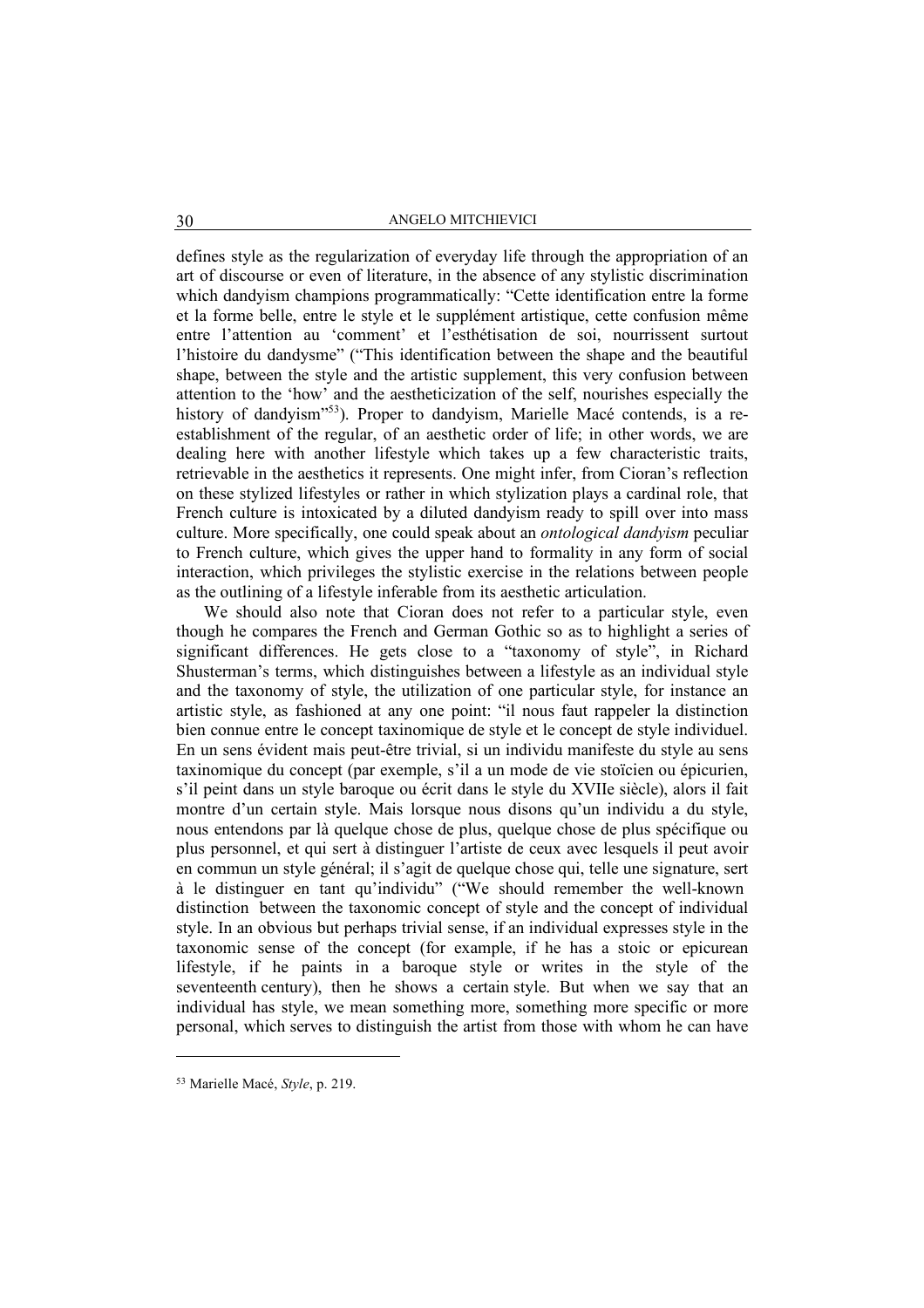in common a general style; it's something that, as a signature, serves to distinguish him as an individual"<sup>54</sup>). On closer inspection, we realise there is no perfect overlap with Shusterman's concept, for Cioran's is a philosophy of style spilled over into everyday life. It is not one or several styles, but an effort of stylization of the trivia of life, repeated as "tiny perfections". To Cioran this stylization effort – which, in Shusterman's terms, becomes *self-stylization* – becomes the founding element of a decadent reversal, Artifice before Nature. Cioran uses a synonym for *artificiality*, namely "expression". So do Oscar Wilde in *The Decay of Lying* and Baudelaire in *Eloge du maquillage*: "la vie factice a remplacé la vie naturelle" ("artificial life has replaced natural life"). The cult of the artificial points to a decadent sensibility which pays attention to the details that beautify life, but also to way of living with art affecting all details of modern life. Cioran introduces here a nuance: a formalism typical of the culture of decadence as a culture of form opposed to passion, fervour, or elemental forces. This culture of form is, for Cioran, inseparable from the exercise of reflection and lucidity, of witticism. Yet, what witticism are we talking about, and how can it be shaped, how does it acquire a style? It this the witticism of the salon, a ludic version which entails a measure of theatricality, of artificiality, an art of the conversation: "France is the *country of dialogue*"<sup>55</sup>. Everything in this culture of form is externalized, everything excludes interiority, it is a culture of the spectacle, in which the raison d'être is that of asserting a taste. Cioran's choice of France is one of a destiny, and concerns a lifestyle with which he has affinities, and confronted with which he acts as the "barbarian" before "l'Empire à la fin de la décadence".

### BIBLIOGRAPHY

BABEȚI, Adriana, *Dandysmul. O istorie* [*Dandyism: A History*], Iași, Polirom, 2004.

- BARTHES, Roland, *Sade, Fourrier, Loyola*. Translated by Richard Miller, Baltimore, Johns Hopkins University Press, 1976.
- CARTER, A.E., *The Idea of Decadence in French Literature 1830-1900*, Toronto, University of Toronto Press, 1958.
- CIORAN, Emil, *Convorbiri cu Cioran* [*Conversations with Cioran*], București, Humanitas, 2004.
- CIORAN, E.M., *A Short History of Decay*. Translated by Richard Howard, New York, Skyhorse Publishing, 1992.
- CIORAN, Emil, *Caiete II, 1966-1968* [*Notebooks II: 1966-1968*], București, Humanitas, 2010.
- CIORAN, E.M., *De la France*. Traduit par Alain Paruit, Paris, Édition de l'Herne, 2011.
- CIORAN, Emil, *Îndreptar pătimaș II. 70 de fragmente inedite* [*The Passionate Handbook: Seventy Original Fragments*]. Edited, with a preface and notes, by Constantin Zaharia, București, Humanitas, 2011.
- CIORAN, Emil, *Revelațiile durerii* [*Revelations of Pain*]. Edited by Mariana Vartic and Aurel Sasu, Cluj-Napoca, Echinox, 1990.

<sup>54</sup> Richard Shusterman, "Style et style de vie", *Littérature*, 1997, 105, p. 103.

<sup>55</sup> E.M. Cioran, *De la France*, p. 34.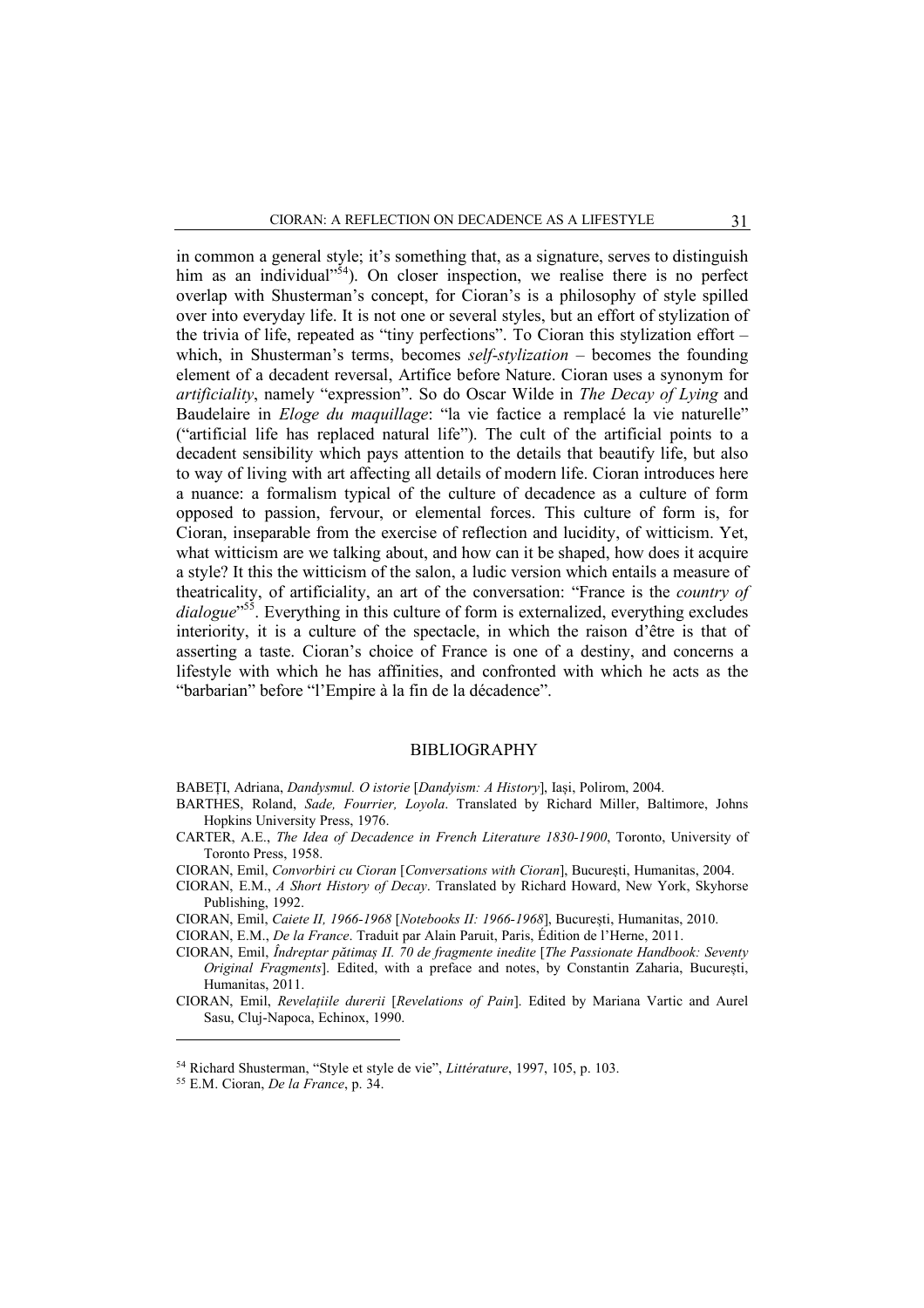CIORAN, Emil, *Schimbarea la față a României* [*Romania's Transfiguration*], București, Vremea, 1936.

CIORAN, Emil, *On the Heights of Despair*. Translated by Ilinca Zarifopol-Johnston, Chicago – London, University of Chicago Press, 1992.

DEBORD*,* Guy, *La Société du spectacle*. Paris, Gallimard, 1967. English version: *The Society of the Spectacle*. Translated by Donald Nicholson-Smith, New York, Zone Books, 1994.

- DESSONS, Gérard, *La manière folle. Essai sur la manie littéraire et artistique*, Paris, Manucius, 2010.
- FOUCAULT, Michel, *Le courage de la vérité*, Paris, Gallimard Seuil, 2009.
- GREGORI, Ilina, *Cioran. Sugestii pentru o biografie imposibilă* [*Cioran: Suggestions for an Impossible Biography*], Bucureşti, Humanitas, 2012.

MACE, Marielle, *Styles. Critique de nos formes de vie*, Paris, Gallimard, 2016.

- MALLARME, Stéphane, *Œuvres Complètes*. Édition de Betrand Marchall, Gallimard, Paris, 1998. English translation: Stéphane Mallarmé, *Collected Poems and Other Verse*. Translated by E. H. and A.M. Blackmore, New York, Oxford University Press, 2006.
- MARTINELLI, Bruno (dir.), *L'interrogation du style Anthropologie*, *technique et esthétique*, Aix-en-Provence, Presses de l'Université de Provence, 2005.
- MESCHONNIC, Henri, *De la langue française. Essai sur la clarté obscure*, Paris, Hachette Pluriel Reference, 2001.
- NIETZSCHE, Friedrich, *Ecce Homo & The Antichrist*. Translated by Thomas Wayne, New York, Algora Publishing, 2004.

NIETZSCHE, Friedrich, *The Case of Wagner*, in *The Complete Works of Friedrich Nietzsche*, vol. 8. Translated by J.M. Kennedy, New York, Macmillan, 1924.

PETREU, Marta, *Despre bolile filosofilor. Cioran* [*On the Philosophers' Sicknesses: Cioran*], Cluj-Napoca – Iași, Apostrof – Polirom, 2010.

SHUSTERMAN, Richard, "Style et style de vie", *Littérature*, 1997, 105, pp.102-109.

- SPACKMAN, Barbara, *The Rhetoric of Sickness from Baudelaire to D'Annunzio*, Ithaca London, Cornell University Press, 1989.
- VERLAINE, Paul, *One Hundred and One Poems by Paul Verlaine: A Bilingual Edition*. Translated by Norman R. Shapiro, Chicago – London, University of Chicago Press, 2000.
- WEIR, David, *Decadence and the Making of Modernism*, Amherst, University of Massachusetts Press, 1995.

## CIORAN: A REFLECTION ON DECADENCE AS A LIFESTYLE (*Abstract*)

I started this study from a basic observation formulated by the vast exegesis dedicated to the work of the philosopher Emil Cioran: his philosophy seems to spring from a practice, from a particular endorsement of a lifestyle, drawing to a series of emblematic gestures, the most prominent of all being the refusal of social integration. Nevertheless, this refusal goes hand in hand with the need to be validated, through an intense activity in terms of reading and writing, within the host culture (the French); also, it implies a refusal of new citizenship redoubled by enfranchisement through culture, etc. Appealing to a famous poem by Verlaine, it seemed to me necessary to restore a defining gesture that focuses on the ontological status of the Romanian philosopher: labeling as "decadent" the apparently contradictory position of the "barbarian", whose voice brings echoes from a "small" and recent culture (the Romanian). Thus, I analyzed the way in which Emil Cioran translates into a form of life/ lifestyle the philosophical elements that marked his formative trajectory through Oswald Spengler's work, *The Decline of the West.* In order to analyze Cioran's identification with the Decadent movement, I also addressed Friedrich Nietzsche's work, which